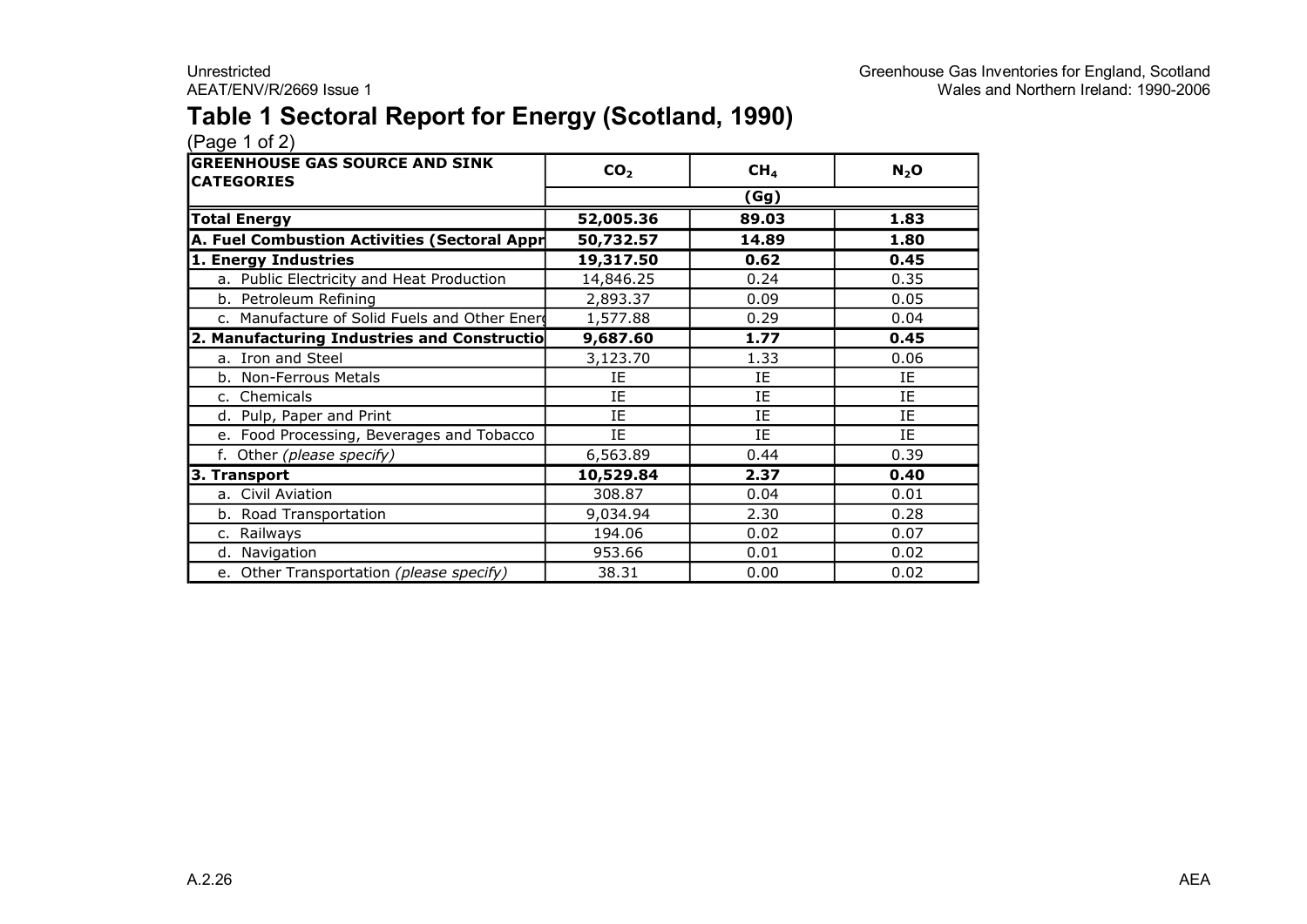### **Table 1 Sectoral Report for Energy (Scotland, 1990)**

| <b>GREENHOUSE GAS SOURCE AND SINK</b>       | CO <sub>2</sub> | CH <sub>4</sub> | $N_2$ O   |
|---------------------------------------------|-----------------|-----------------|-----------|
|                                             |                 | (Gg)            |           |
| 4. Other Sectors                            | 10,735.88       | 10.12           | 0.49      |
| a. Commercial/Institutional                 | 2,356.65        | 0.25            | 0.03      |
| b. Residential                              | 7,480.91        | 9.77            | 0.14      |
| c. Agriculture/Forestry/Fisheries           | 898.33          | 0.10            | 0.33      |
| 5. Other (Military Aircraft and Naval Vesse | 461.76          | 0.01            | 0.01      |
| <b>B. Fugitive Emissions from Fuels</b>     | 1,272.79        | 74.14           | 0.03      |
| 1. Solid Fuels                              | 15.58           | 30.17           | 0.00      |
| a. Coal Mining                              | 0.00            | 30.08           | 0.00      |
| b. Solid Fuel Transformation                | 15.58           | 0.09            | 0.00      |
| c. Other (please specify)                   | NO.             | <b>NO</b>       | <b>NO</b> |
| 2. Oil and Natural Gas                      | 1,257.21        | 43.97           | 0.03      |
| a. Oil                                      | 340.27          | 4.96            | 0.00      |
| b. Natural Gas                              | 0.00            | 27.14           | <b>NO</b> |
| c. Venting and Flaring                      | 916.94          | 11.87           | 0.03      |
| Flaring                                     | 916.75          | 4.16            | 0.03      |
| Venting                                     | 0.19            | 7.71            | NO.       |
| Memo Items: (2)                             |                 |                 |           |
| <b>International Bunkers</b>                | <b>NA</b>       | <b>NA</b>       | <b>NA</b> |
| Aviation                                    | <b>NA</b>       | <b>NA</b>       | <b>NA</b> |
| Marine                                      | <b>NA</b>       | <b>NA</b>       | <b>NA</b> |
| CO <sub>2</sub> Emissions from Biomass      | <b>NE</b>       |                 |           |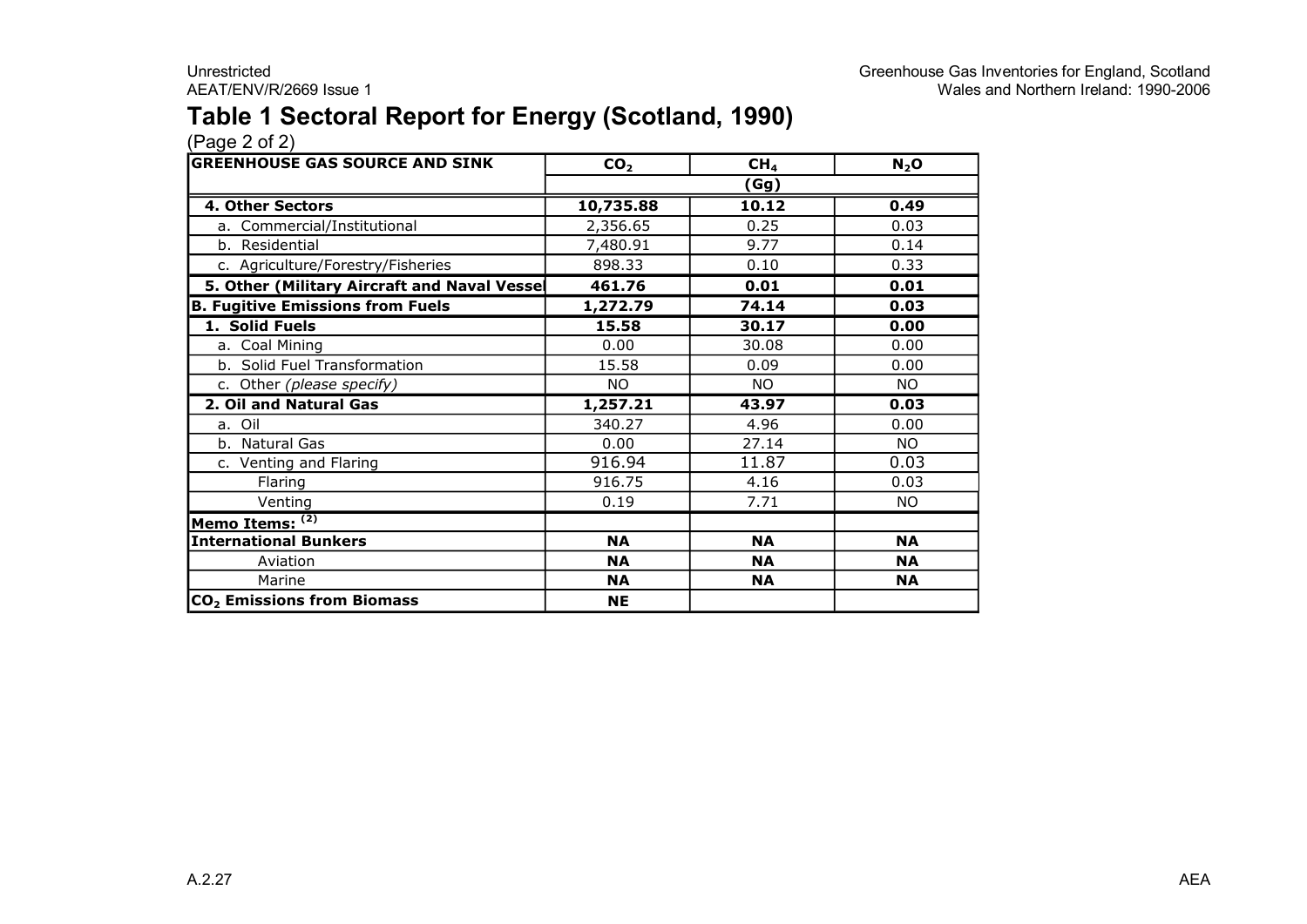### **Table 2(I) Sectoral Report for Industrial Processes (Scotland, 1990)**

| <b>lGREENHOUSE GAS SOURCE AND SINK CATEGORIES</b>  | CO <sub>2</sub> | CH <sub>4</sub> | $N_2$ O        | <b>HFCs</b>              | <b>PFCs</b> | SF <sub>6</sub> |  |    |
|----------------------------------------------------|-----------------|-----------------|----------------|--------------------------|-------------|-----------------|--|----|
| <b>ICATEGORIES</b>                                 |                 | (Gg)            |                | <b>Gg CO2 Equivalent</b> |             |                 |  | Gg |
| <b>Total Industrial Processes</b>                  | 1,167           | 0.52            | 1.27           | 0.15                     | 113.45      | 0.00            |  |    |
| A. Mineral Products                                | 710             | 0.00            | 0.00           | 0.00                     | 0.00        | 0.00            |  |    |
| 1. Cement Production                               | 511             | <b>NO</b>       | <b>NO</b>      |                          |             |                 |  |    |
| 2. Lime Production                                 | $\Omega$        | <b>NO</b>       | <b>NO</b>      |                          |             |                 |  |    |
| 3. Limestone and Dolomite Use                      | 175             | <b>NO</b>       | <b>NO</b>      |                          |             |                 |  |    |
| 4. Soda Ash Production and Use                     | 24              | <b>NO</b>       | <b>NO</b>      |                          |             |                 |  |    |
| 5. Asphalt Roofing                                 | <b>NE</b>       | <b>NO</b>       | <b>NO</b>      |                          |             |                 |  |    |
| 6. Road Paving with Asphalt                        | <b>NE</b>       | <b>NO</b>       | NO             |                          |             |                 |  |    |
| 7. Other (fletton bricks)                          | $\Omega$        | 0.00            | <b>NO</b>      |                          |             |                 |  |    |
| <b>B. Chemical Industry</b>                        | 138             | 0.42            | 1.27           | 0.00                     | 0.00        | 0.00            |  |    |
| 1. Ammonia Production                              | 0               | <b>NE</b>       | <b>NO</b>      |                          |             |                 |  |    |
| 2. Nitric Acid Production                          | <b>NO</b>       | <b>NO</b>       | 1.27           |                          |             |                 |  |    |
| 3. Adipic Acid Production                          | <b>NO</b>       | <b>NO</b>       | 0.00           |                          |             |                 |  |    |
| 4. Carbide Production                              | <b>NO</b>       | <b>NO</b>       | <b>NO</b>      |                          |             |                 |  |    |
| 5. Other (please specify)                          | 138             | 0.42            | <b>NO</b>      |                          |             |                 |  |    |
| <b>C. Metal Production</b>                         | 318             | 0.10            | 0.00           | 0.00                     | 94.25       | 0.00            |  |    |
| 1. Iron and Steel Production                       | 244             | 0.10            | 0.00           | 0.00                     | 0.00        | 0.00            |  |    |
| 2. Ferroalloys Production                          | ΙE              | <b>NE</b>       | <b>NO</b>      | 0.00                     | 0.00        | 0.00            |  |    |
| 3. Aluminium Production                            | 75              | <b>NO</b>       | N <sub>O</sub> | 0.00                     | 94.25       | 0.00            |  |    |
| 4. $SF6$ Used in Aluminium and Magnesium Foundries | <b>NO</b>       | <b>NO</b>       | <b>NO</b>      | 0.00                     | 0.00        | 0.00            |  |    |
| 5. Other (please specify)                          | <b>NO</b>       | <b>NO</b>       | <b>NO</b>      | 0.00                     | 0.00        | 0.00            |  |    |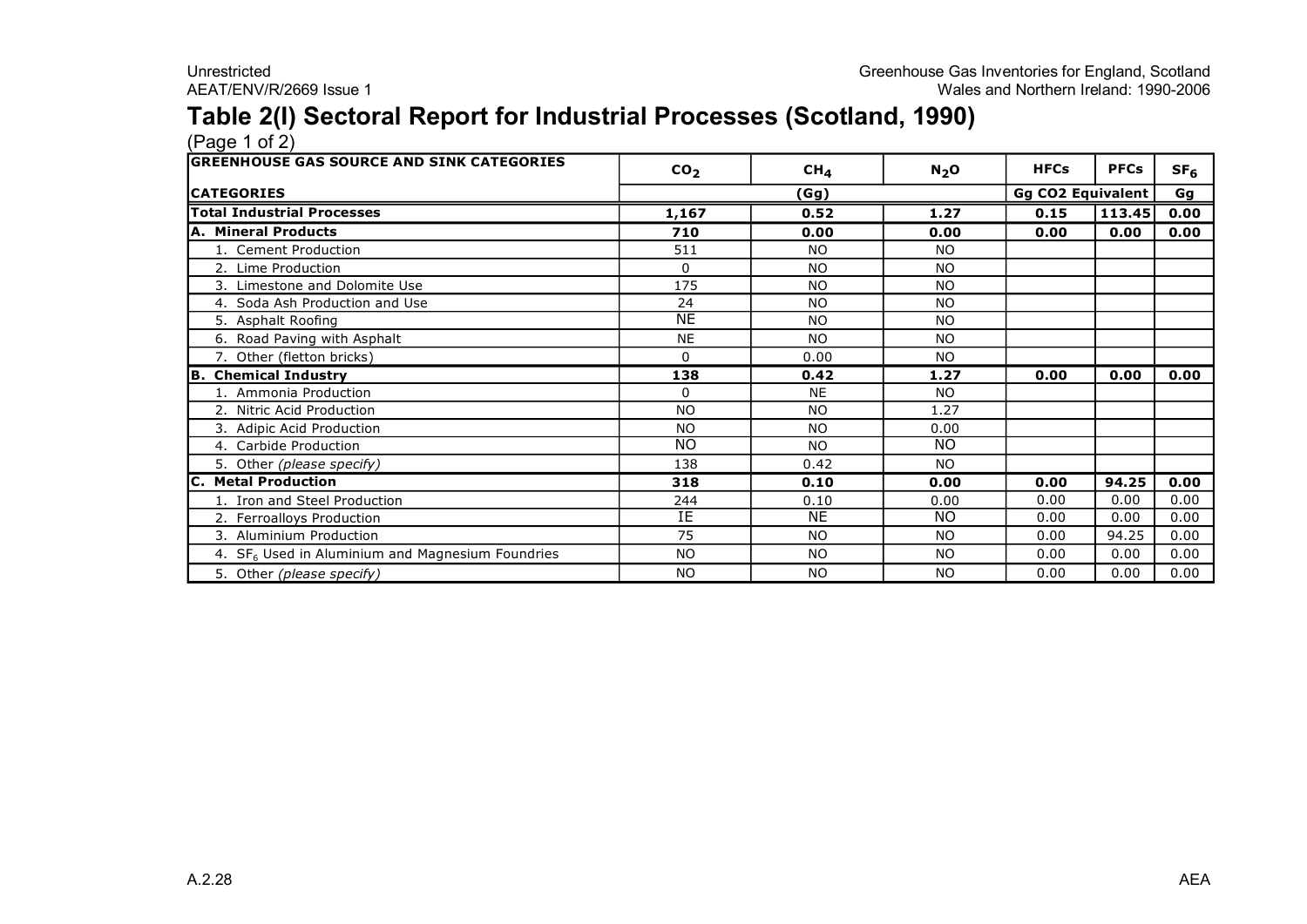# **Table 2(I) Sectoral Report for Industrial Processes (Scotland, 1990)**

| <b>IGREENHOUSE GAS SOURCE AND SINK CATEGORIES</b> | CO <sub>2</sub> | CH <sub>4</sub> | $N_2$ O   | <b>HFCs</b>              | <b>PFCs</b> | SF <sub>6</sub> |
|---------------------------------------------------|-----------------|-----------------|-----------|--------------------------|-------------|-----------------|
| <b>ICATEGORIES</b>                                |                 | (Gg)            |           | <b>Gg CO2 Equivalent</b> |             | Gg              |
| <b>ID. Other Production</b>                       | 0.00            | 0.00            | 0.00      | 0.00                     | 0.00        | 0.00            |
| 1. Pulp and Paper                                 | <b>NO</b>       | <b>NO</b>       | <b>NO</b> | 0.00                     | 0.00        | 0.00            |
| 2. Food and Drink $(2)$                           | IE              | N <sub>O</sub>  | <b>NO</b> | 0.00                     | 0.00        | 0.00            |
| <b>E.</b> Production of Halocarbons and $SF6$     | 0.00            | 0.00            | 0.00      | $\mathbf{0}$             | 0.00        | 0.00            |
| 1. By-product Emissions                           | NO              | N <sub>O</sub>  | <b>NO</b> | 0                        | 0.00        | 0.00            |
| 2. Fugitive Emissions                             | <b>NO</b>       | <b>NO</b>       | <b>NO</b> | 0.00                     | 0.00        | 0.00            |
| 3. Other (please specify)                         | NO.             | NO.             | <b>NO</b> | 0.00                     | 0.00        | 0.00            |
| <b>F.</b> Consumption of Halocarbons and $SF6$    | 0.00            | 0.00            | 0.00      | 0.15                     | 19.20       | 0.00            |
| 1. Refrigeration and Air Conditioning Equipment   | NO              | <b>NO</b>       | <b>NO</b> | 0.00                     | 0.00        | 0.00            |
| 2. Foam Blowing                                   | <b>NO</b>       | NO.             | <b>NO</b> | 0.00                     | 0.00        | 0.00            |
| Fire Extinguishers                                | <b>NO</b>       | N <sub>O</sub>  | NO        | 0.00                     | 0.00        | 0.00            |
| 4. Aerosols/ Metered Dose Inhalers                | <b>NO</b>       | <b>NO</b>       | <b>NO</b> | 0.15                     | 0.00        | 0.00            |
| 5. Solvents                                       | NO              | NO.             | <b>NO</b> | 0.00                     | 0.00        | 0.00            |
| Semiconductor Manufacture<br>6.                   | <b>NO</b>       | <b>NO</b>       | <b>NO</b> | 0.00                     | 0.00        | 0.00            |
| 7. Electrical Equipment                           | NO              | N <sub>O</sub>  | <b>NO</b> | 0.00                     | 0.00        | 0.00            |
| 8. Other (please specify)                         | <b>NO</b>       | <b>NO</b>       | <b>NO</b> | 0.00                     | 19.20       | 0.00            |
| G. Other (please specify)                         | 0.00            | 0.00            | 0.00      | 0.00                     | 0.00        | 0.00            |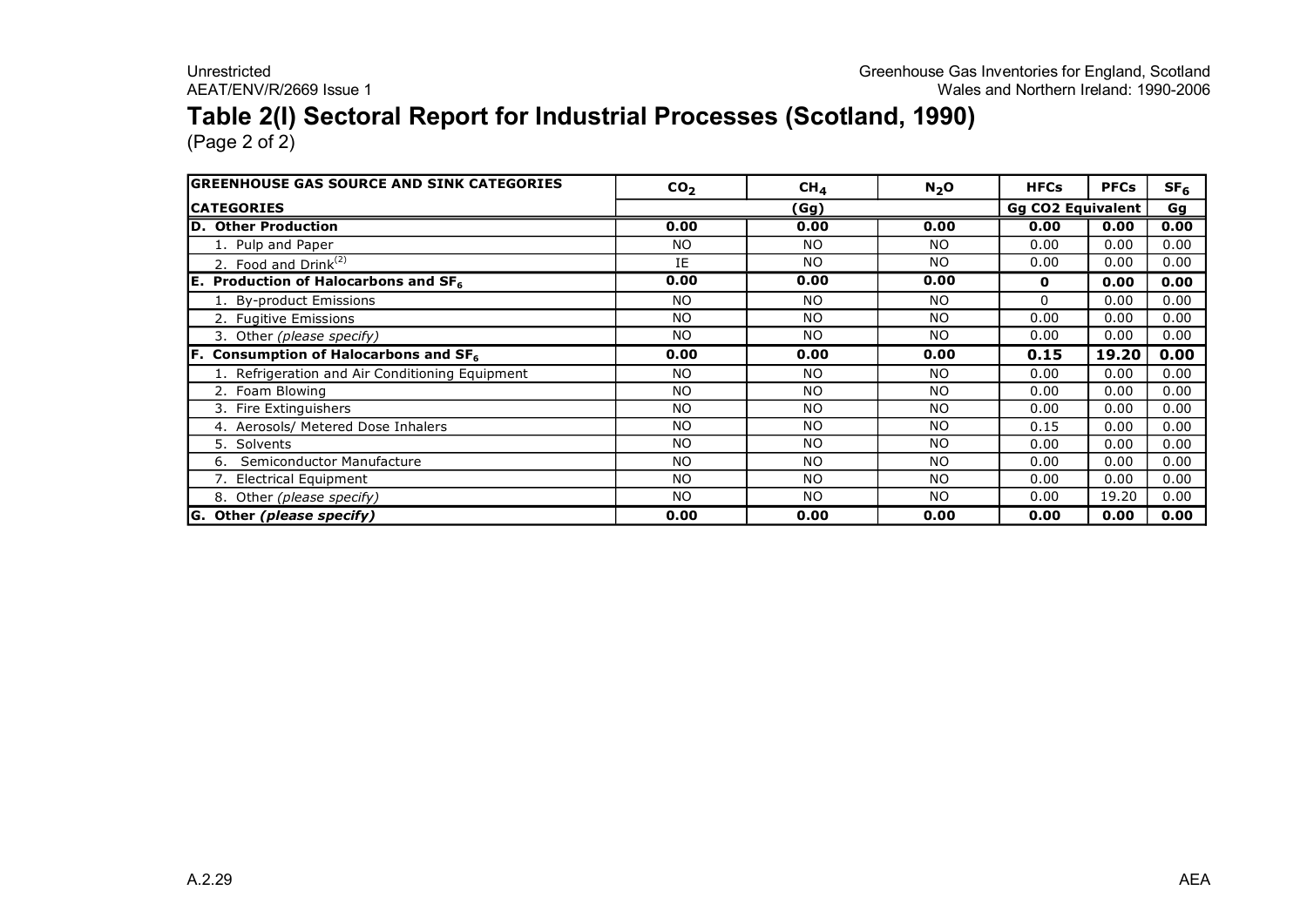### **Table 4 Sectoral Report for Agriculture (Scotland, 1990)**

| <b>GREENHOUSE GAS SOURCE AND SINK CATEGORIES</b> |                                | CH <sub>4</sub> | $N_2$ O   |  |  |
|--------------------------------------------------|--------------------------------|-----------------|-----------|--|--|
|                                                  | <b>CATEGORIES</b>              | (Gg)            |           |  |  |
|                                                  | <b>Total Agriculture</b>       | 165.16          | 16.72     |  |  |
|                                                  | <b>A. Enteric Fermentation</b> | 148.01          | 0.00      |  |  |
| 1.                                               | Cattle                         | 99.71           | <b>NO</b> |  |  |
| 2.                                               | <b>Buffalo</b>                 | <b>NO</b>       | <b>NO</b> |  |  |
| 3.                                               | Sheep                          | 47.18           | <b>NO</b> |  |  |
| 4.                                               | Goats                          | 0.11            | <b>NO</b> |  |  |
| 5.                                               | Camels and Llamas              | <b>NO</b>       | <b>NO</b> |  |  |
| 6.                                               | Horses                         | 0.26            | <b>NO</b> |  |  |
| 7.                                               | Mules and Asses                | <b>NO</b>       | <b>NO</b> |  |  |
| 8.                                               | Swine                          | 0.68            | <b>NO</b> |  |  |
| 9.                                               | Poultry                        | 0               | <b>NO</b> |  |  |
|                                                  | 10. Other (Deer)               | 0.08            | <b>NO</b> |  |  |
| в.                                               | <b>Manure Management</b>       | 16.28           | 0.79      |  |  |
| 1.                                               | Cattle                         | 12.62           | <b>NO</b> |  |  |
| 2.                                               | <b>Buffalo</b>                 | NO.             | 0.00      |  |  |
| 3.                                               | Sheep                          | 1.12            | 0.00      |  |  |
| 4.                                               | Goats                          | 0.00            | 0.00      |  |  |
| 5.                                               | Camels and Llamas              | <b>NO</b>       | <b>NO</b> |  |  |
| 6.                                               | Horses                         | 0.02            | 0.00      |  |  |
| 7.                                               | Mules and Asses                | <b>NO</b>       | <b>NO</b> |  |  |
| 8.                                               | Swine                          | 1.36            | 0.00      |  |  |
| 9.                                               | Poultry                        | 1.16            | 0.00      |  |  |
|                                                  | 10. Other Livestock - Deer     | 0.00            | 0.00      |  |  |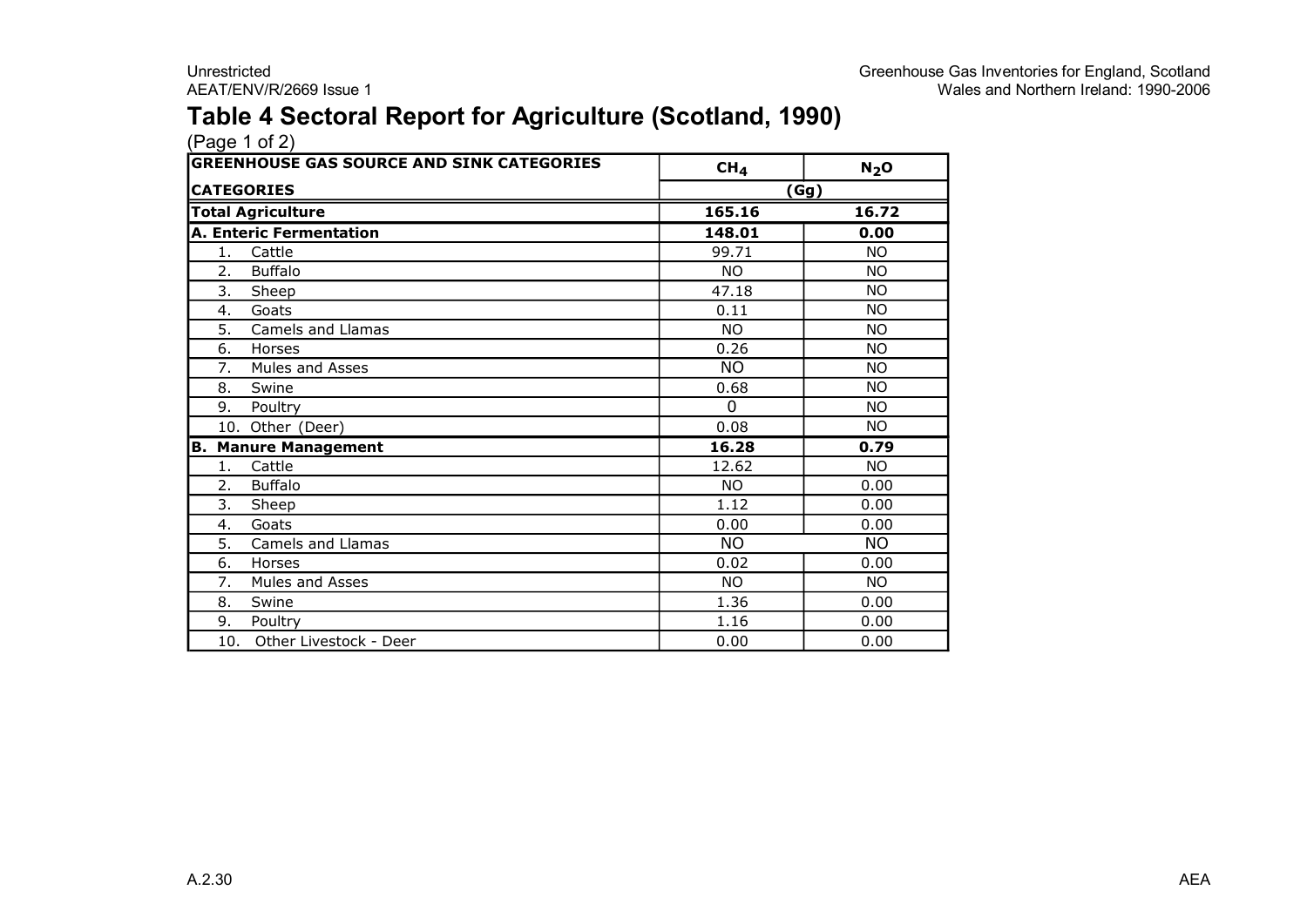### **Table 4 Sectoral Report for Agriculture (Scotland, 1990)**

| <b>GREENHOUSE GAS SOURCE AND SINK CATEGORIES</b> | CH <sub>4</sub> | $N_2$ O         |
|--------------------------------------------------|-----------------|-----------------|
| <b>CATEGORIES</b>                                |                 | $\mathsf{(Gg)}$ |
| <b>B. Manure Management (continued)</b>          |                 |                 |
| 11. Anaerobic Lagoons                            | <b>NO</b>       | NO.             |
| 12. Liquid Systems                               | <b>NO</b>       | 0.02            |
| 13. Solid Storage and Dry Lot                    | <b>NO</b>       | 0.70            |
| 14. Other AWMS                                   | <b>NO</b>       | 0.07            |
|                                                  |                 |                 |
| <b>C. Rice Cultivation</b>                       | <b>NO</b>       | <b>NO</b>       |
| D. Agricultural Soils <sup>(1)</sup>             | <b>NE</b>       | 15.91           |
| <b>E. Prescribed Burning of Savannas</b>         | <b>NO</b>       | <b>NO</b>       |
| <b>F. Field Burning of Agricultural Residues</b> | 0.87            | 0.02            |
| 1. Cereals                                       | 0.86            | 0.02            |
| 2. Pulse                                         | NO.             | NO.             |
| 3. Tuber and Root                                | NO.             | NO.             |
| 4. Sugar Cane                                    | NO.             | NO.             |
| 5. Other (Linseed)                               | 0.01            | 0.00            |
| <b>Other</b><br>G.                               | 0.00            | 0.000           |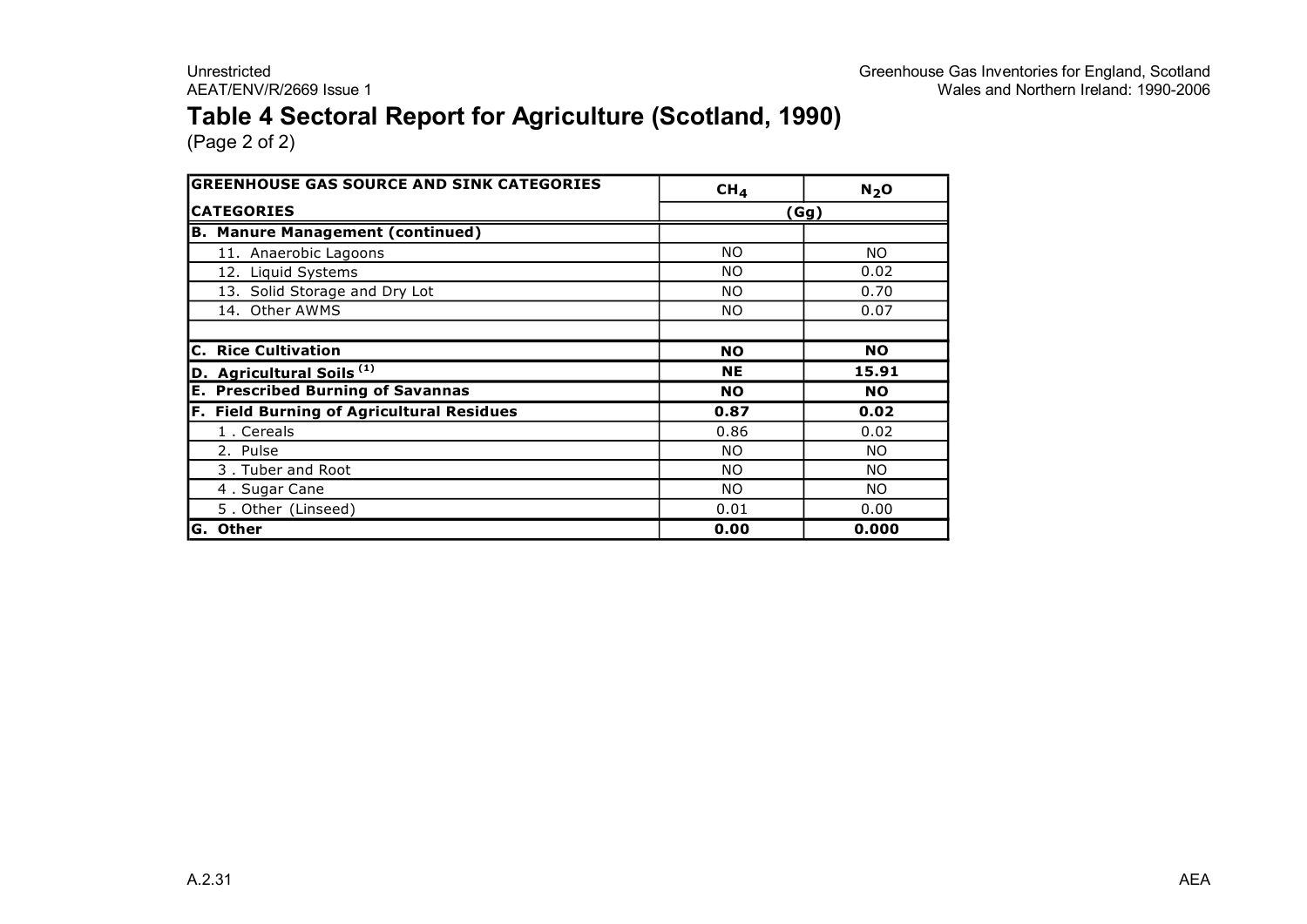### **Table 5 Sectoral Report for Land Use Change and Forestry (Scotland, 1990)**

| <b>GREENHOUSE GAS SOURCE AND SINK CATEGORIES</b> | CO <sub>2</sub> | CH <sub>4</sub> | N <sub>2</sub> O |  |  |
|--------------------------------------------------|-----------------|-----------------|------------------|--|--|
| <b>ICATEGORIES</b>                               | (Gg)            |                 |                  |  |  |
| 5. Land-Use Change and Forestry                  | $-2,527.82$     | 0.19            | 0.02             |  |  |
| A. Forest Land                                   | $-7,534.86$     | 0.05            | 0.02             |  |  |
| B. Cropland                                      | 6,101.78        | 0.00            | 0.00             |  |  |
| C. Grassland                                     | $-2,116.53$     | 0.03            | 0.00             |  |  |
| D. Wetlands                                      |                 |                 |                  |  |  |
| E. Settlements                                   | 1,736.00        | 0.10            | 0.00             |  |  |
| F. Other land                                    |                 |                 |                  |  |  |
| G. Other activities                              | $-714.20$       | 0.00            | 0.00             |  |  |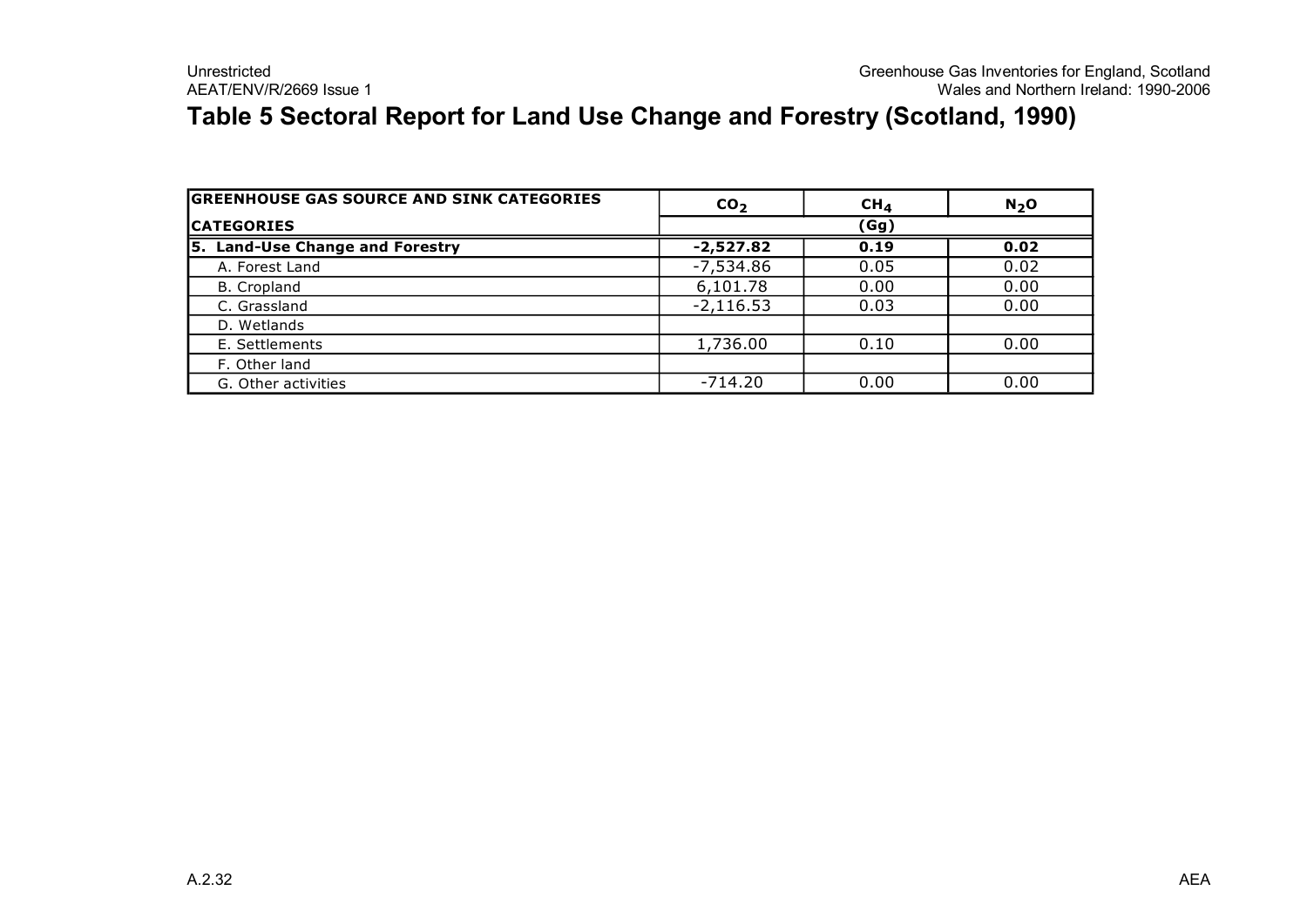### **Table 6 Sectoral Report for Waste (Scotland, 1990)**

| <b>GREENHOUSE GAS SOURCE AND SINK CATEGORIES</b> | CO <sub>2</sub> | CH <sub>4</sub> | N <sub>2</sub> O |
|--------------------------------------------------|-----------------|-----------------|------------------|
|                                                  |                 | (Gg)            |                  |
| <b>Total Waste</b>                               | 43.45           | 268.09          | 0.30             |
| A. Solid Waste Disposal on Land                  | 0.00            | 264.93          | 0.00             |
| 1. Managed Waste Disposal on Land                | 0.00            | 264.93          | 0.00             |
| 2. Unmanaged Waste Disposal Sites                |                 |                 |                  |
| 3. Other (please specify)                        |                 |                 |                  |
|                                                  |                 |                 |                  |
| <b>Wastewater Handling</b><br>В.                 | 0.00            | 2.96            | 0.29             |
| 1. Industrial Wastewater                         |                 |                 |                  |
| 2. Domestic and Commercial Wastewater            | 0.00            | 2.96            | 0.29             |
| 3. Other (please specify)                        |                 |                 |                  |
|                                                  |                 |                 |                  |
| <b>C.</b> Waste Incineration                     | 43.45           | 0.19            | 0.01             |
| D. Other (please specify)                        |                 |                 |                  |
|                                                  |                 |                 |                  |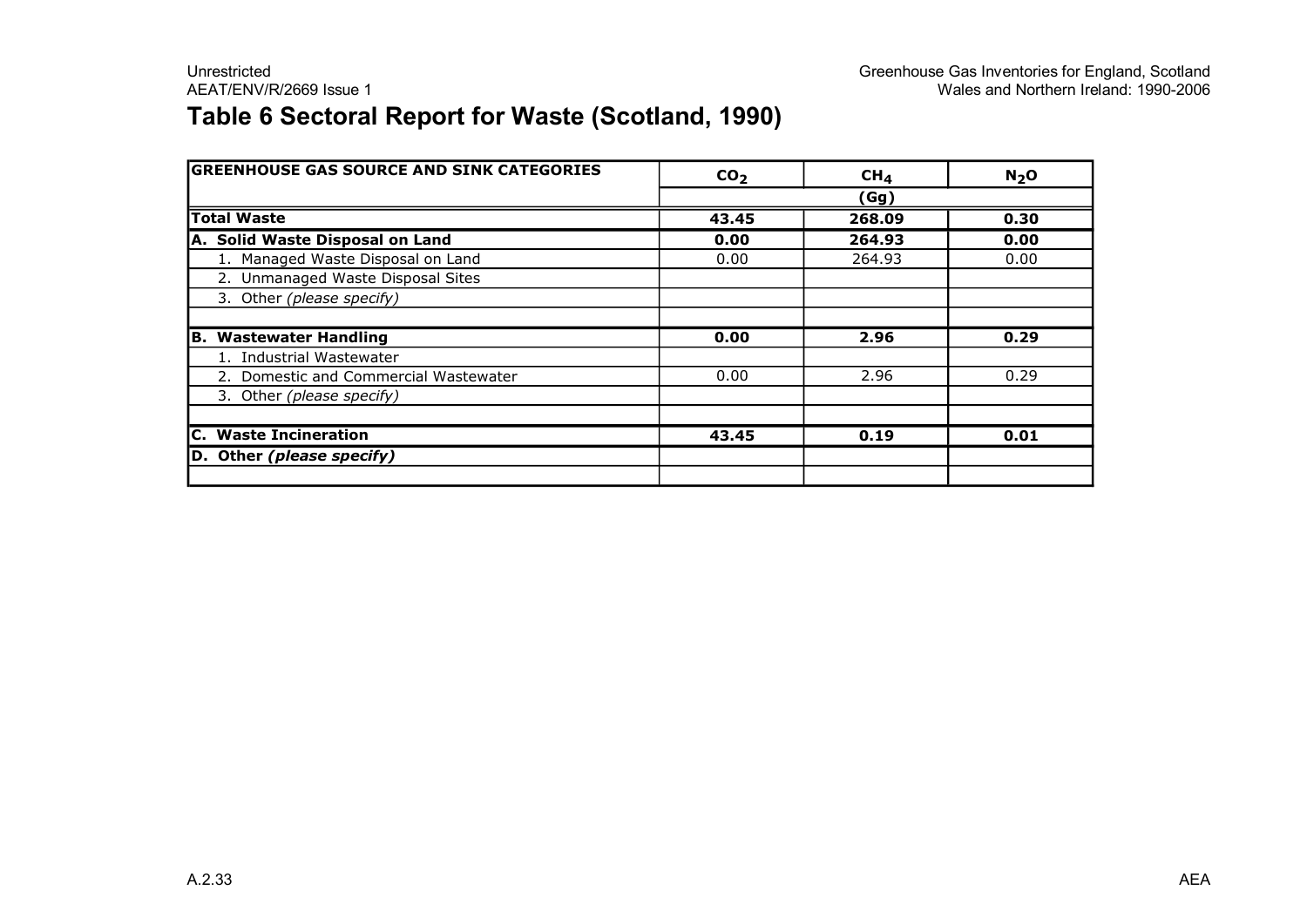#### **Table 7A Summary Report for National Greenhouse Gas Inventories (Scotland, 1990)** (Page 1 of 2)

| <b>GREENHOUSE GAS SOURCE AND SINK CATEGORIES</b> | CO <sub>2</sub> | CH <sub>4</sub> | $N_2$ O | <b>HFCs</b> | <b>PFCs</b>             | SF <sub>6</sub> |  |
|--------------------------------------------------|-----------------|-----------------|---------|-------------|-------------------------|-----------------|--|
|                                                  |                 | (Gg)            |         |             | $ CO_2$ equivalent (Gg) |                 |  |
| Total National Emissions and Removals            | 50,687.66       | 522.99          | 20.15   | 0.15        | 113.45                  | 0.00            |  |
| 1. Energy                                        | 52,005.36       | 89.03           | 1.83    | 0.00        | 0.00                    | 0.00            |  |
| A. Fuel Combustion                               | 50,732.57       | 14.89           | 1.80    | 0.00        | 0.00                    | 0.00            |  |
| 1. Energy Industries                             | 19,317.50       | 0.62            | 0.45    | 0.00        | 0.00                    | 0.00            |  |
| 2. Manufacturing Industries and Construction     | 9,687.60        | 1.77            | 0.45    | 0.00        | 0.00                    | 0.00            |  |
| 3. Transport                                     | 10,529.84       | 2.37            | 0.40    | 0.00        | 0.00                    | 0.00            |  |
| 4. Other Sectors                                 | 10,735.88       | 10.12           | 0.49    | 0.00        | 0.00                    | 0.00            |  |
| 5. Other                                         | 461.76          | 0.01            | 0.01    | 0.00        | 0.00                    | 0.00            |  |
| B. Fugitive Emissions from Fuels                 | 1,272.79        | 74.14           | 0.03    | 0.00        | 0.00                    | 0.00            |  |
| 1. Solid Fuels                                   | 15.58           | 30.17           | 0.00    | 0.00        | 0.00                    | 0.00            |  |
| 2. Oil and Natural Gas                           | 1,257.21        | 43.97           | 0.03    | 0.00        | 0.00                    | 0.00            |  |
| 2. Industrial Processes                          | 1,166.66        | 0.52            | 1.27    | 0.15        | 113.45                  | 0.00            |  |
| A. Mineral Products                              | 709.93          | 0.00            | 0.00    | 0.00        | 0.00                    | 0.00            |  |
| <b>B.</b> Chemical Industry                      | 138.27          | 0.42            | 1.27    | 0.00        | 0.00                    | 0.00            |  |
| C. Metal Production                              | 318.46          | 0.10            | 0.00    | 0.00        | 94.25                   | 0.00            |  |
| D. Other Production $\overline{^{(3)}}$          | 0.00            | 0.00            | 0.00    | 0.00        | 0.00                    | 0.00            |  |
| E. Production of Halocarbons and $SF_6$          | 0.00            | 0.00            | 0.00    | 0.00        | 0.00                    | 0.00            |  |
| F. Consumption of Halocarbons and $SF6$          | 0.00            | 0.00            | 0.00    | 0.15        | 19.20                   | 0.00            |  |
| G. Other                                         | 0.00            | 0.00            | 0.00    | 0.00        | 0.00                    | 0.00            |  |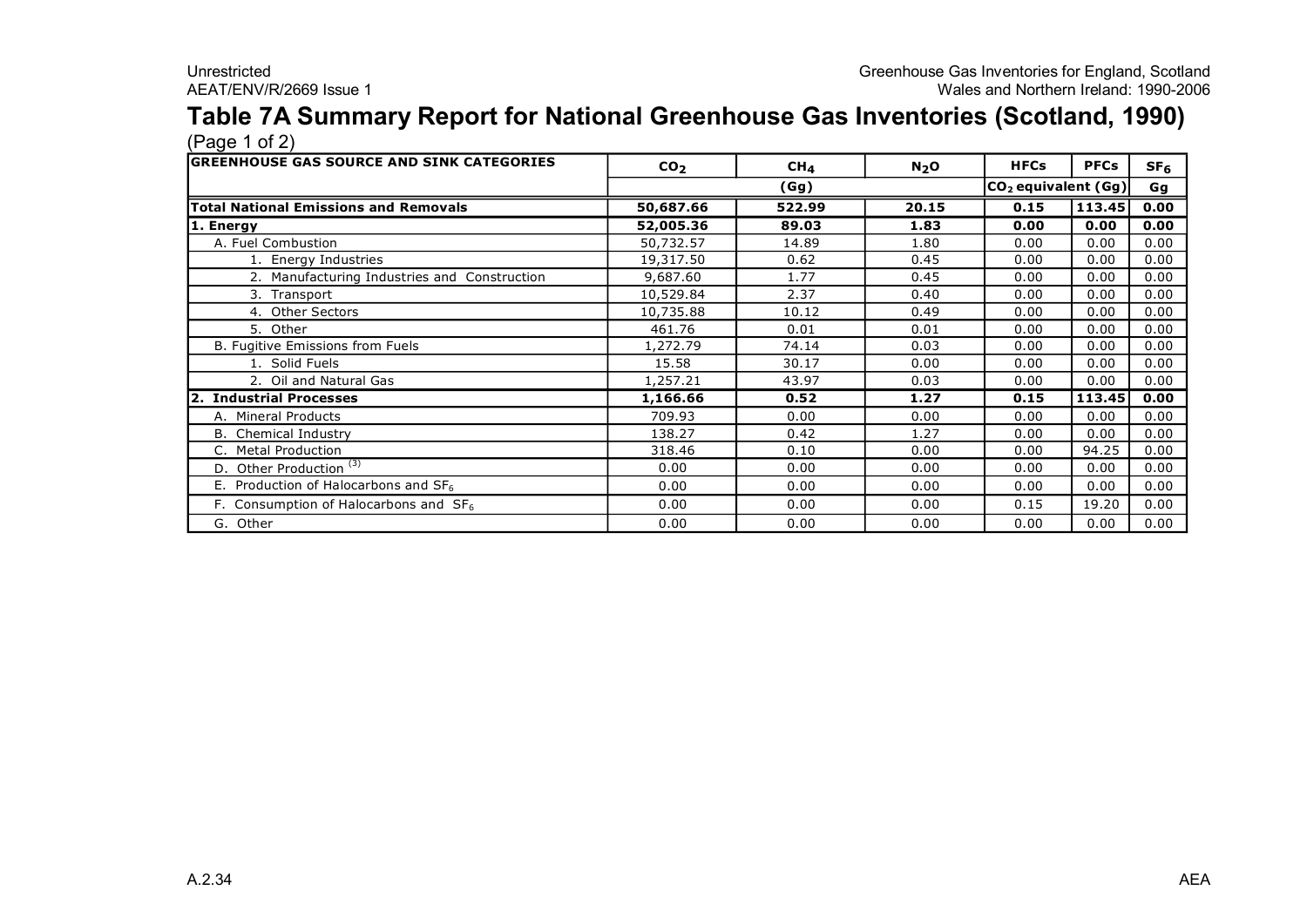### **Table 7A Summary Report for National Greenhouse Gas Inventories (Scotland, 1990)** (Page 2 of 2)

| <b>GREENHOUSE GAS SOURCE AND SINK CATEGORIES</b> | CO <sub>2</sub> | CH <sub>4</sub> | $N_2$ O   | <b>HFCs</b>           | <b>PFCs</b> | SF <sub>6</sub> |
|--------------------------------------------------|-----------------|-----------------|-----------|-----------------------|-------------|-----------------|
|                                                  |                 | (Gg)            |           | $CO2$ equivalent (Gg) | (Gg)        |                 |
| 3. Solvent and Other Product Use                 | 0.00            | 0.00            | 0.00      | 0.00                  | 0.00        | 0.00            |
| 4. Agriculture                                   | 0.00            | 165.16          | 16.72     | 0.00                  | 0.00        | 0.00            |
| A. Enteric Fermentation                          |                 | 148.01          | 0.00      | 0.00                  | 0.00        | 0.00            |
| B. Manure Management                             |                 | 16.28           | 0.79      | 0.00                  | 0.00        | 0.00            |
| <b>Rice Cultivation</b>                          |                 | <b>NO</b>       | <b>NO</b> | 0.00                  | 0.00        | 0.00            |
| D. Agricultural Soils                            |                 | <b>NE</b>       | 15.91     | 0.00                  | 0.00        | 0.00            |
| E. Prescribed Burning of Savannas                |                 | <b>NO</b>       | <b>NO</b> | 0.00                  | 0.00        | 0.00            |
| Field Burning of Agricultural Residues           |                 | 0.87            | 0.02      | 0.00                  | 0.00        | 0.00            |
| G. Other                                         |                 | 0.00            | 0.00      | 0.00                  | 0.00        | 0.00            |
| <b>Land-Use Change and Forestry</b><br>l5.       | $-2,528$        | 0.19            | 0.02      | 0.00                  | 0.00        | 0.00            |
| A. Forest Land                                   | $-7,535$        | 0               | 0         |                       |             |                 |
| B. Cropland                                      | 6,102           | 0               | $\Omega$  |                       |             |                 |
| C. Grassland                                     | $-2,117$        | 0.03            | 0.00      |                       |             |                 |
| D. Wetlands                                      | 0.00            | 0.00            | 0.00      |                       |             |                 |
| E. Settlements                                   | 1,736           | 0.10            | 0.00      |                       |             |                 |
| F. Other land                                    | 0.00            | 0.00            | 0.00      |                       |             |                 |
| G. Other activities                              | $-714.20$       | 0.00            | 0.00      |                       |             |                 |
| 6. Waste                                         | 43.5            | 268.1           | 0.30      | 0.00                  | 0.00        | 0.00            |
| A. Solid Waste Disposal on Land                  | 0.00            | 264.93          | 0.00      | 0.00                  | 0.00        | 0.00            |
| B. Wastewater Handling                           | 0.00            | 2.96            | 0.29      | 0.00                  | 0.00        | 0.00            |
| Waste Incineration                               | 43.5            | 0.2             | 0.0       | 0.0                   | 0.0         | 0.0             |
| D. Other                                         | 0.0             | 0.0             | 0.0       | 0.0                   | 0.0         | 0.0             |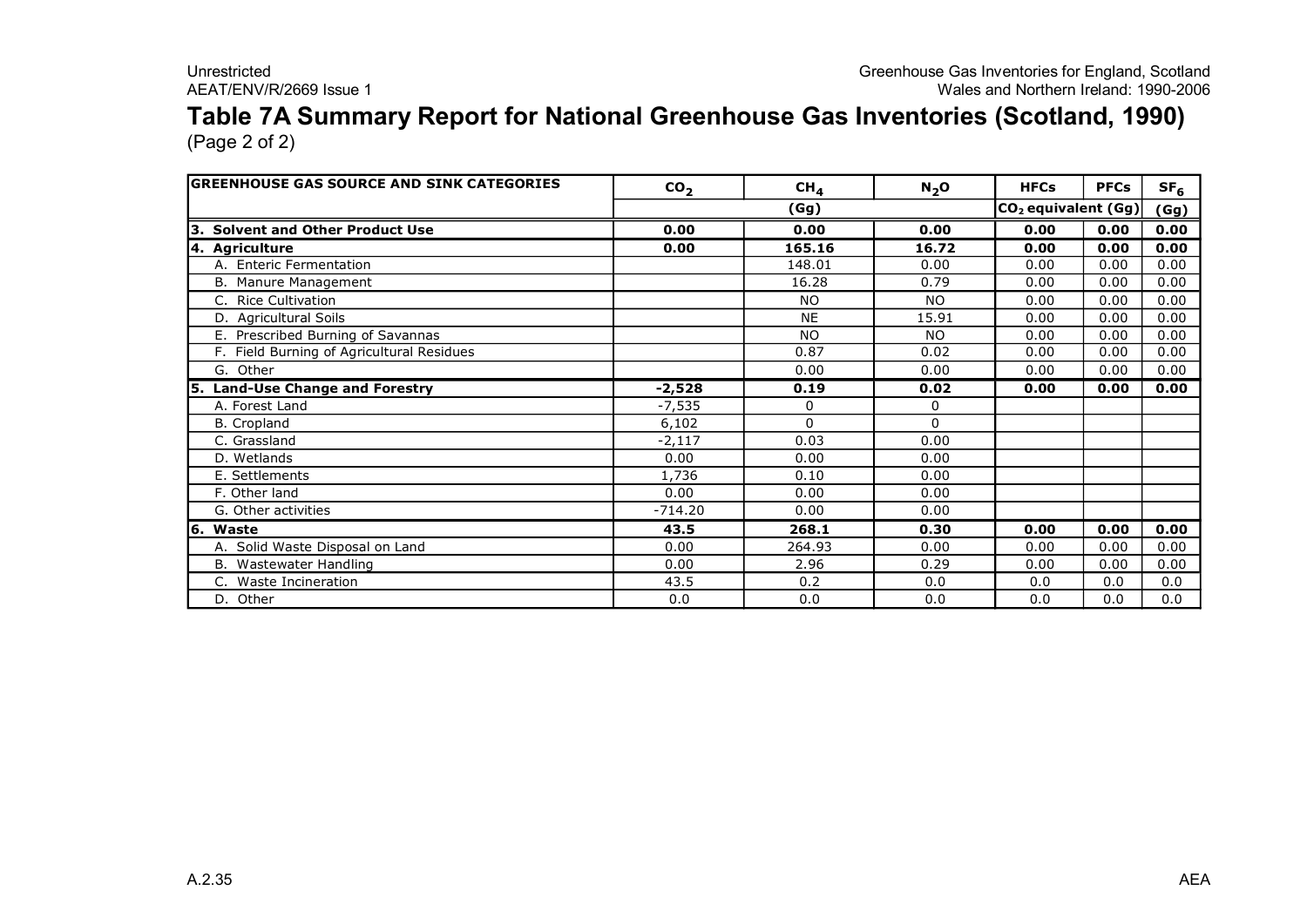#### **Table 7A Summary Report for National Greenhouse Gas Inventories (Scotland, 1995)** (Page 1 of 2)

| $(1.490 + 0.4)$<br><b>IGREENHOUSE GAS SOURCE AND SINK</b> | CO <sub>2</sub> | $CH_{4}$ | N <sub>2</sub> O | <b>HFCs</b> | <b>PFCs</b>                     | SF <sub>6</sub> |
|-----------------------------------------------------------|-----------------|----------|------------------|-------------|---------------------------------|-----------------|
| <b>CATEGORIES</b>                                         |                 | (Gg)     |                  |             | CO <sub>2</sub> equivalent (Gg) | Gg              |
| Total National Emissions and Removals                     | 49454.57        | 481.84   | 18.18            | 131.89      | 87.62                           | 0.00            |
| 1. Energy                                                 | 52402.98        | 79.75    | 1.94             | 0.00        | 0.00                            | 0.00            |
| A. Fuel Combustion                                        | 50279.58        | 8.28     | 1.92             |             |                                 |                 |
| 1. Energy Industries                                      | 22147.70        | 0.46     | 0.41             |             |                                 |                 |
| 2. Manufacturing Industries and Construction              | 6620.36         | 0.52     | 0.35             |             |                                 |                 |
| 3. Transport                                              | 10538.91        | 1.81     | 0.71             |             |                                 |                 |
| 4. Other Sectors                                          | 10628.57        | 5.49     | 0.44             |             |                                 |                 |
| 5. Other                                                  | 344.05          | 0.01     | 0.01             |             |                                 |                 |
| B. Fugitive Emissions from Fuels                          | 2123.41         | 71.47    | 0.02             |             |                                 |                 |
| 1. Solid Fuels                                            | 0.00            | 29.38    | 0.00             |             |                                 |                 |
| 2. Oil and Natural Gas                                    | 2123.41         | 42.09    | 0.02             |             |                                 |                 |
| 2. Industrial Processes                                   | 652.57          | 0.58     | 0.00             | 131.89      | 87.62                           | 0.00            |
| A. Mineral Products                                       | 433.66          | 0.00     | 0.00             | 0.00        | 0.00                            | 0.00            |
| <b>B.</b> Chemical Industry                               | 151.03          | 0.58     | 0.00             | 0.00        | 0.00                            | 0.00            |
| C. Metal Production                                       | 67.88           | 0.00     | 0.00             | 0.00        | 35.88                           | 0.00            |
| D. Other Production <sup>(3)</sup>                        |                 |          |                  |             |                                 |                 |
| E. Production of Halocarbons and $SF6$                    | 0.00            | 0.00     | 0.00             | 0.00        | 0.00                            | 0.00            |
| F. Consumption of Halocarbons and $SF6$                   | 0.00            | 0.00     | 0.00             | 131.89      | 51.74                           | 0.00            |
| G. Other                                                  |                 |          |                  |             |                                 |                 |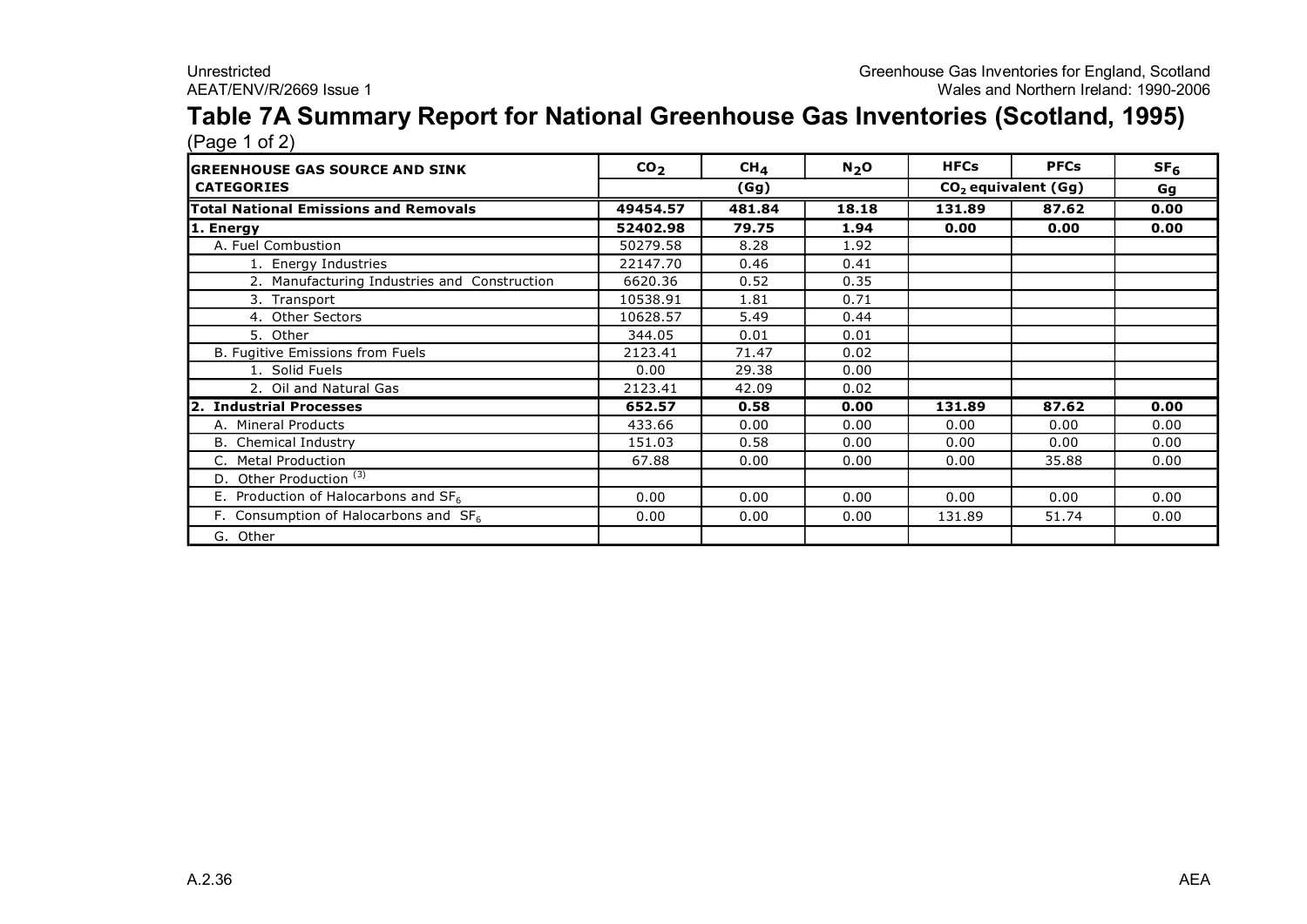#### **Table 7A Summary Report for National Greenhouse Gas Inventories (Scotland, 1995)** (Page 2 of 2)

| <b>IGREENHOUSE GAS SOURCE AND SINK</b>    | CO <sub>2</sub> | CH <sub>4</sub> | N <sub>2</sub> O | <b>HFCs</b> | <b>PFCs</b>                     | SF <sub>6</sub> |
|-------------------------------------------|-----------------|-----------------|------------------|-------------|---------------------------------|-----------------|
| <b>CATEGORIES</b>                         |                 | (Gg)            |                  |             | CO <sub>2</sub> equivalent (Gg) | (Gg)            |
| 3. Solvent and Other Product Use          | 0.00            | 0.00            | 0.00             | 0.00        | 0.00                            | 0.00            |
| 4. Agriculture                            | 0.00            | 162.59          | 15.92            | 0.00        | 0.00                            | 0.00            |
| A. Enteric Fermentation                   |                 | 146.25          | 0.00             |             |                                 |                 |
| B. Manure Management                      |                 | 16.33           | 0.78             |             |                                 |                 |
| C. Rice Cultivation                       |                 | <b>NO</b>       | <b>NO</b>        |             |                                 |                 |
| D. Agricultural Soils                     |                 | 0.00            | 15.14            |             |                                 |                 |
| E. Prescribed Burning of Savannas         |                 | <b>NO</b>       | NO.              |             |                                 |                 |
| F. Field Burning of Agricultural Residues |                 | 0.00            | 0.00             |             |                                 |                 |
| G. Other                                  |                 | 0.00            | 0.00             |             |                                 |                 |
| 5. Land-Use Change and Forestry           | $-3631.03$      | 0.49            | 0.01             | 0.00        | 0.00                            | 0.00            |
| A. Forest Land                            | $-8884.69$      | 0.39            | 0.01             |             |                                 |                 |
| <b>B.</b> Cropland                        | 6312.55         | 0.00            | 0.00             |             |                                 |                 |
| C. Grassland                              | $-2193.13$      | 0.03            | 0.00             |             |                                 |                 |
| D. Wetlands                               | 0.00            | 0.00            | 0.00             |             |                                 |                 |
| E. Settlements                            | 1700.78         | 0.07            | 0.00             |             |                                 |                 |
| F. Other land                             | 0.00            | 0.00            | 0.00             |             |                                 |                 |
| G. Other activities                       | $-566.54$       | 0.00            | 0.00             |             |                                 |                 |
| 6. Waste                                  | 30.05           | 238.44          | 0.30             | 0.00        | 0.00                            | 0.00            |
| A. Solid Waste Disposal on Land           | 0.00            | 235.30          | 0.00             |             |                                 |                 |
| B. Wastewater Handling                    | 0.00            | 3.02            | 0.30             |             |                                 |                 |
| C. Waste Incineration                     | 30.05           | 0.11            | 0.01             |             |                                 |                 |
| D. Other                                  |                 |                 |                  |             |                                 |                 |
| 7. Other (please specify)                 | 0.00            | 0.00            | 0.00             |             |                                 |                 |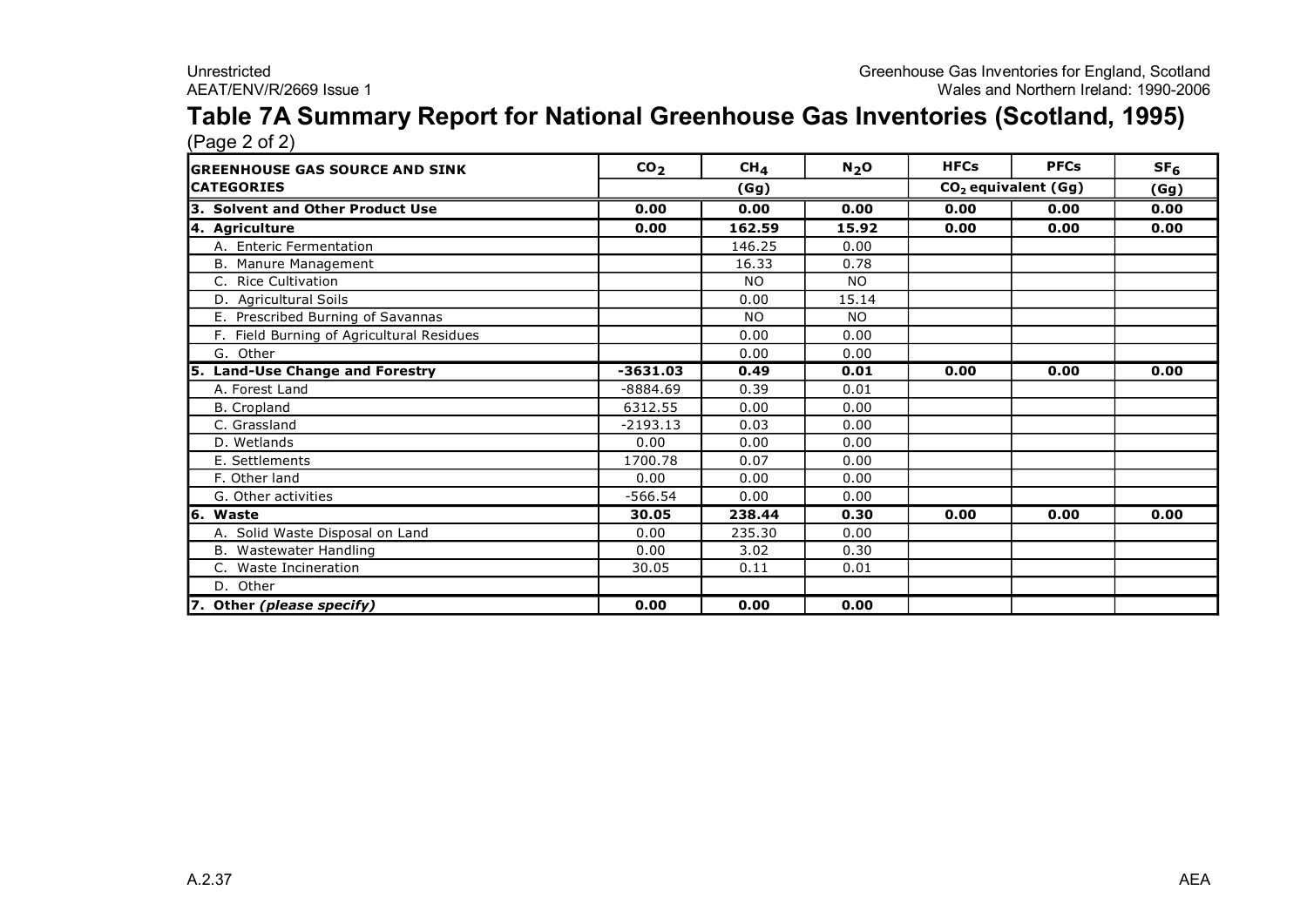#### **Table 7A Summary Report for National Greenhouse Gas Inventories (Scotland, 2005)** (Page 1 of 2)

| , כי כי ה<br><b>IGREENHOUSE GAS SOURCE AND SINK</b> | CO <sub>2</sub> | CH <sub>4</sub> | N <sub>2</sub> O | <b>HFCs</b>                     | <b>PFCs</b> | SF <sub>6</sub> |
|-----------------------------------------------------|-----------------|-----------------|------------------|---------------------------------|-------------|-----------------|
| <b>CATEGORIES</b>                                   |                 | (Gg)            |                  | CO <sub>2</sub> equivalent (Gg) |             | Gg              |
| <b>Total National Emissions and Removals</b>        | 44140.94        | 288.31          | 15.94            | 733.88                          | 63.79       | 0.00            |
| 1. Energy                                           | 48091.52        | 27.48           | 2.65             | 0.00                            | 0.00        | 0.00            |
| A. Fuel Combustion                                  | 47130.99        | 4.32            | 2.64             |                                 |             |                 |
| 1. Energy Industries                                | 18795.36        | 0.59            | 0.49             |                                 |             |                 |
| 2. Manufacturing Industries and Construction        | 6312.18         | 0.48            | 0.32             |                                 |             |                 |
| 3. Transport                                        | 11649.58        | 0.67            | 1.50             |                                 |             |                 |
| 4. Other Sectors                                    | 10147.72        | 2.58            | 0.34             |                                 |             |                 |
| 5. Other                                            | 226.16          | 0.01            | 0.01             |                                 |             |                 |
| B. Fugitive Emissions from Fuels                    | 960.53          | 23.16           | 0.01             |                                 |             |                 |
| 1. Solid Fuels                                      | 0.00            | 5.59            | 0.00             |                                 |             |                 |
| 2. Oil and Natural Gas                              | 960.53          | 17.57           | 0.01             |                                 |             |                 |
| 2. Industrial Processes                             | 633.20          | 1.13            | 0.00             | 733.88                          | 63.79       | 0.00            |
| A. Mineral Products                                 | 410.03          | 0.00            | 0.00             | 0.00                            | 0.00        | 0.00            |
| <b>B.</b> Chemical Industry                         | 155.89          | 1.13            | 0.00             | 0.00                            | 0.00        | 0.00            |
| C. Metal Production                                 | 67.28           | 0.00            | 0.00             | 0.00                            | 3.55        | 0.00            |
| D. Other Production $(3)$                           |                 |                 |                  |                                 |             |                 |
| E. Production of Halocarbons and $SF6$              | 0.00            | 0.00            | 0.00             | 0.00                            | 0.00        | 0.00            |
| F. Consumption of Halocarbons and $SF6$             | 0.00            | 0.00            | 0.00             | 733.88                          | 60.24       | 0.00            |
| G. Other                                            |                 |                 |                  |                                 |             |                 |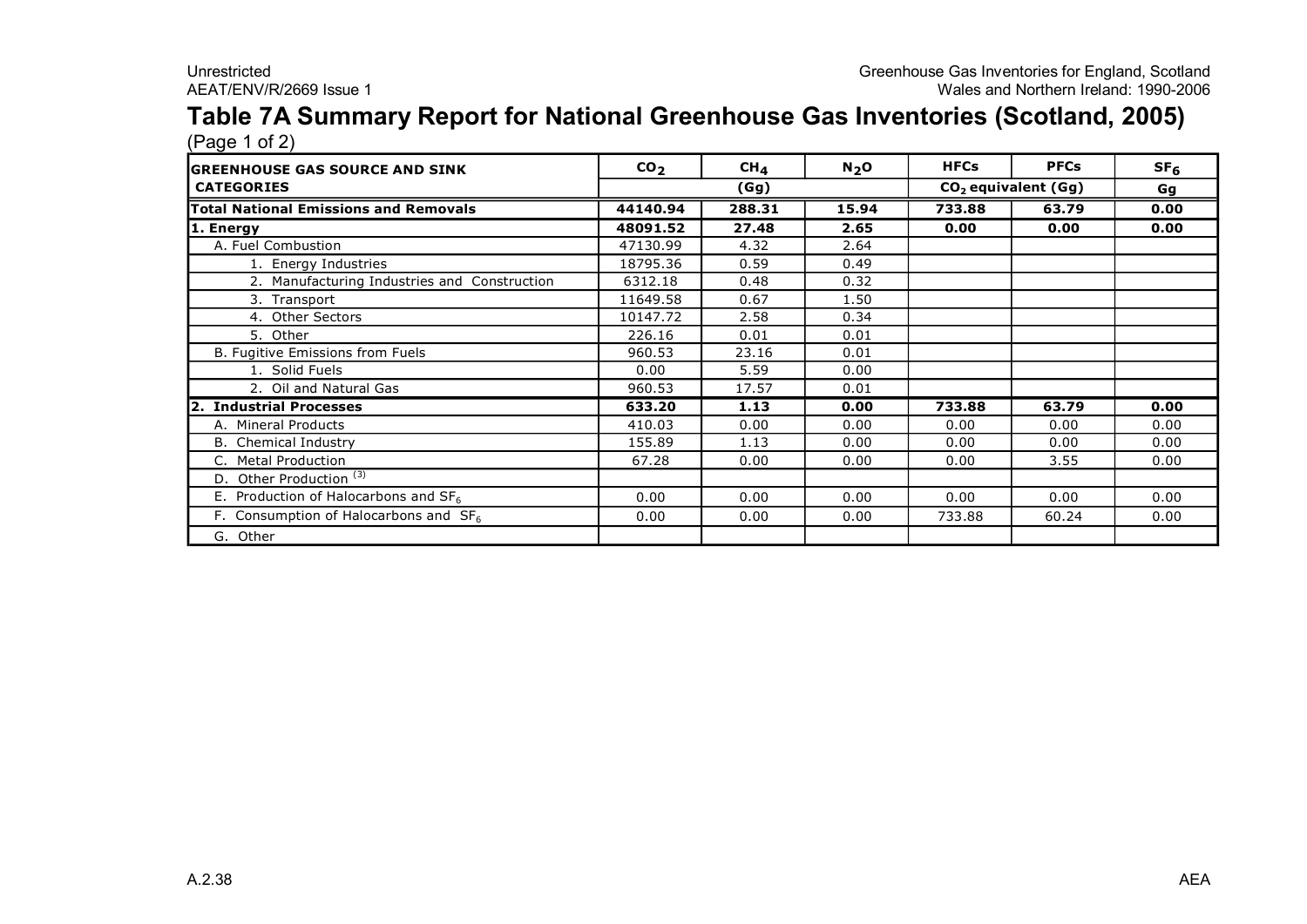#### **Table 7A Summary Report for National Greenhouse Gas Inventories (Scotland, 2005)** (Page 2 of 2)

| <b>GREENHOUSE GAS SOURCE AND SINK</b>     | CO <sub>2</sub> | CH <sub>4</sub> | $N_2$ O                         | <b>HFCs</b> | <b>PFCs</b> | SF <sub>6</sub> |
|-------------------------------------------|-----------------|-----------------|---------------------------------|-------------|-------------|-----------------|
| <b>CATEGORIES</b>                         | (Gg)            |                 | CO <sub>2</sub> equivalent (Gg) |             |             | (Gg)            |
| 3. Solvent and Other Product Use          | 0.00            | 0.00            | 0.00                            | 0.00        | 0.00        | 0.00            |
| 4. Agriculture                            | 0.00            | 151.03          | 12.94                           | 0.00        | 0.00        | 0.00            |
| A. Enteric Fermentation                   |                 | 135.47          | 0.00                            |             |             |                 |
| B. Manure Management                      |                 | 15.56           | 0.73                            |             |             |                 |
| C. Rice Cultivation                       |                 | <b>NO</b>       | <b>NO</b>                       |             |             |                 |
| D. Agricultural Soils                     |                 | 0.00            | 12.21                           |             |             |                 |
| E. Prescribed Burning of Savannas         |                 | <b>NO</b>       | NO.                             |             |             |                 |
| F. Field Burning of Agricultural Residues |                 | 0.00            | 0.00                            |             |             |                 |
| G. Other                                  |                 | 0.00            | 0.00                            |             |             |                 |
| 5. Land-Use Change and Forestry           | $-4602.17$      | 0.25            | 0.00                            | 0.00        | 0.00        | 0.00            |
| A. Forest Land                            | $-10123.19$     | 0.04            | 0.00                            |             |             |                 |
| <b>B.</b> Cropland                        | 6568.60         | 0.00            | 0.00                            |             |             |                 |
| C. Grassland                              | $-2640.11$      | 0.13            | 0.00                            |             |             |                 |
| D. Wetlands                               | 0.00            | 0.00            | 0.00                            |             |             |                 |
| E. Settlements                            | 1661.55         | 0.08            | 0.00                            |             |             |                 |
| F. Other land                             | 0.00            | 0.00            | 0.00                            |             |             |                 |
| G. Other activities                       | $-69.03$        | 0.00            | 0.00                            |             |             |                 |
| 6. Waste                                  | 18.39           | 108.42          | 0.34                            | 0.00        | 0.00        | 0.00            |
| A. Solid Waste Disposal on Land           | 0.00            | 105.19          | 0.00                            |             |             |                 |
| <b>B.</b> Wastewater Handling             | 0.00            | 3.22            | 0.33                            |             |             |                 |
| C. Waste Incineration                     | 18.39           | 0.01            | 0.01                            |             |             |                 |
| D. Other                                  |                 |                 |                                 |             |             |                 |
| 7. Other (please specify)                 | 0.00            | 0.00            | 0.00                            |             |             |                 |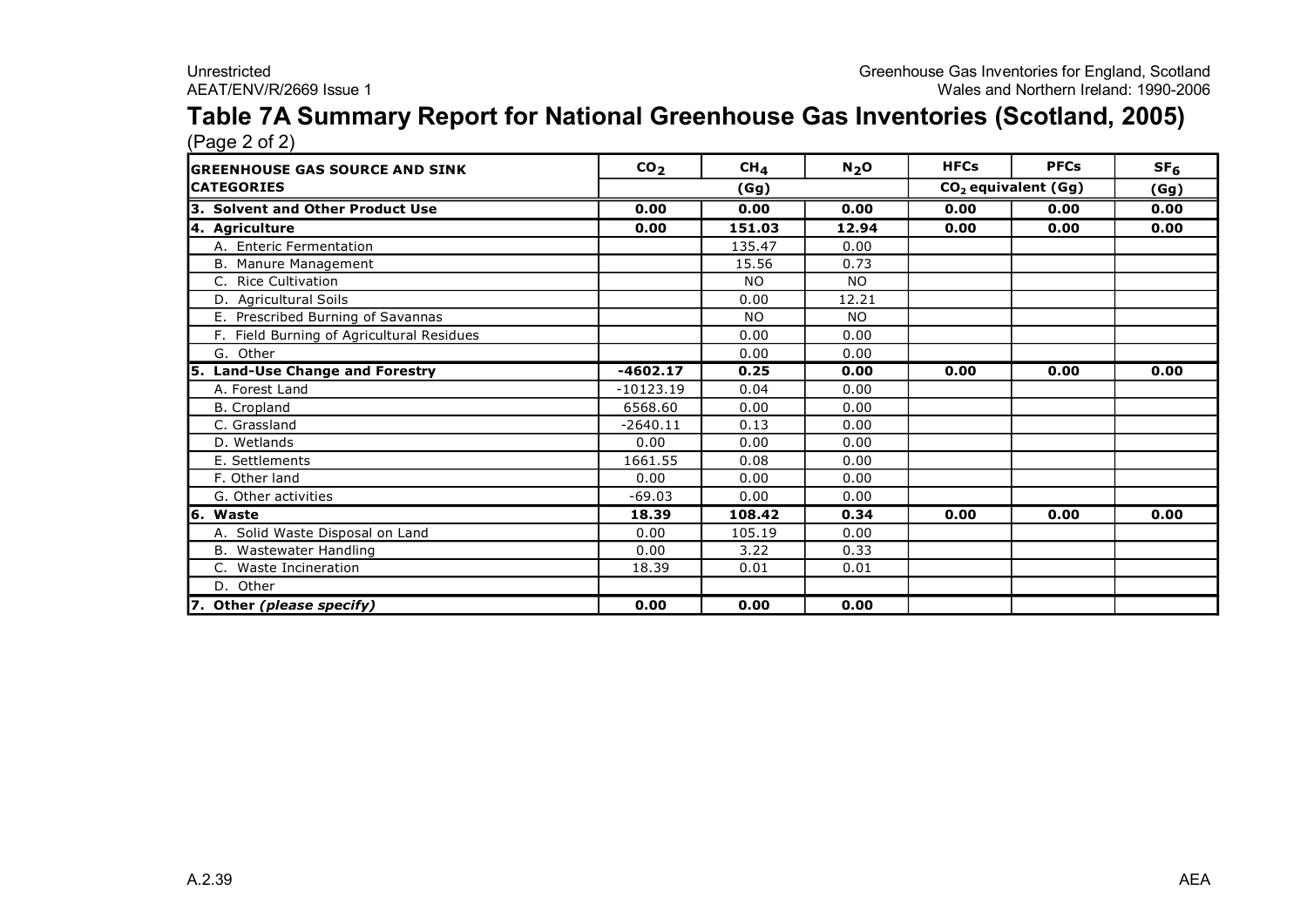### **Table 1 Sectoral Report for Energy (Scotland, 2006)**

| <b>GREENHOUSE GAS SOURCE AND SINK CATEGORIES</b>          | CO <sub>2</sub> | CH <sub>4</sub> | $N_2$ O |
|-----------------------------------------------------------|-----------------|-----------------|---------|
|                                                           |                 | (Gg)            |         |
| <b>Total Energy</b>                                       | 51,037.12       | 25.38           | 2.73    |
| A. Fuel Combustion Activities (Sectoral Approach)         | 50,314.77       | 4.16            | 2.72    |
| 1. Energy Industries                                      | 22,563.54       | 0.53            | 0.54    |
| a. Public Electricity and Heat Production                 | 19,009.58       | 0.26            | 0.42    |
| b. Petroleum Refining                                     | 2,023.32        | 0.05            | 0.05    |
| c. Manufacture of Solid Fuels and Other Energy Industries | 1,530.64        | 0.22            | 0.07    |
| 2. Manufacturing Industries and Construction              | 5,699.74        | 0.45            | 0.32    |
| a. Iron and Steel                                         | 60.34           | 0.01            | 0.00    |
| b. Non-Ferrous Metals                                     | IE              | IE              | IE      |
| c. Chemicals                                              | IE              | IE              | IE      |
| d. Pulp, Paper and Print                                  | IE              | IE              | IE      |
| e. Food Processing, Beverages and Tobacco                 | IE              | ΙE              | IE      |
| f. Other (please specify)                                 | 5,639.40        | 0.44            | 0.32    |
| 3. Transport                                              | 11,969.07       | 0.62            | 1.53    |
| a. Civil Aviation                                         | 663.64          | 0.02            | 0.02    |
| b. Road Transportation                                    | 10,065.93       | 0.57            | 1.38    |
| c. Railways                                               | 224.63          | 0.02            | 0.08    |
| d. Navigation                                             | 957.49          | 0.01            | 0.02    |
| e. Other Transportation (please specify)                  | 57.36           | 0.00            | 0.02    |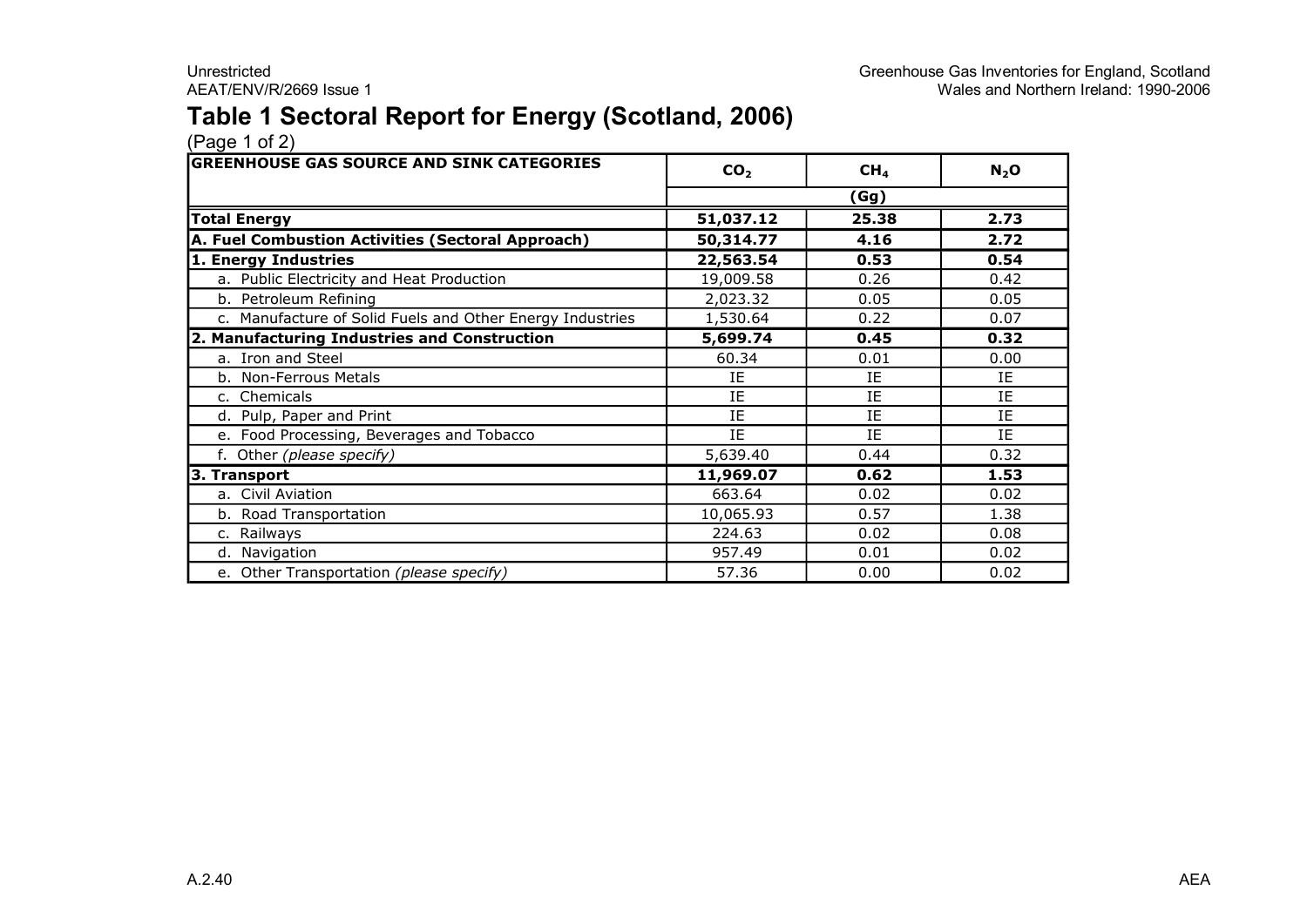### **Table 1 Sectoral Report for Energy (Scotland, 2006)**

| <b>GREENHOUSE GAS SOURCE AND SINK CATEGORIES</b> | CO <sub>2</sub> | CH <sub>4</sub> | $N_2$ O   |  |  |
|--------------------------------------------------|-----------------|-----------------|-----------|--|--|
|                                                  | (Gg)            |                 |           |  |  |
| <b>4. Other Sectors</b>                          | 9,860.93        | 2.55            | 0.32      |  |  |
| a. Commercial/Institutional                      | 2,054.76        | 0.22            | 0.01      |  |  |
| b. Residential                                   | 7,060.64        | 2.29            | 0.04      |  |  |
| c. Agriculture/Forestry/Fisheries                | 745.53          | 0.04            | 0.27      |  |  |
| 5. Other (Military Aircraft and Naval Vessels)   | 221.50          | 0.01            | 0.01      |  |  |
| <b>B. Fugitive Emissions from Fuels</b>          | 722.35          | 21.22           | 0.01      |  |  |
| 1. Solid Fuels                                   | 0.00            | 5.47            | 0.00      |  |  |
| a. Coal Mining                                   | 0.00            | 5.47            | 0.00      |  |  |
| b. Solid Fuel Transformation                     | 0.00            | 0.00            | 0.00      |  |  |
| c. Other (please specify)                        | <b>NO</b>       | <b>NO</b>       | <b>NO</b> |  |  |
| 2. Oil and Natural Gas                           | 722.35          | 15.75           | 0.01      |  |  |
| a. Oil                                           | 449.73          | 0.43            | 0.00      |  |  |
| b. Natural Gas                                   | 0.00            | 14.60           | <b>NO</b> |  |  |
| c. Venting and Flaring                           | 272.62          | 0.72            | 0.01      |  |  |
| Flaring                                          | 272.54          | 0.63            | 0.01      |  |  |
| Venting                                          | 0.08            | 0.09            | NO.       |  |  |
| Memo Items: (2)                                  |                 |                 |           |  |  |
| <b>International Bunkers</b>                     | <b>NA</b>       | <b>NA</b>       | <b>NA</b> |  |  |
| Aviation                                         | <b>NA</b>       | <b>NA</b>       | <b>NA</b> |  |  |
| Marine                                           | <b>NA</b>       | <b>NA</b>       | <b>NA</b> |  |  |
| CO <sub>2</sub> Emissions from Biomass           | <b>NE</b>       |                 |           |  |  |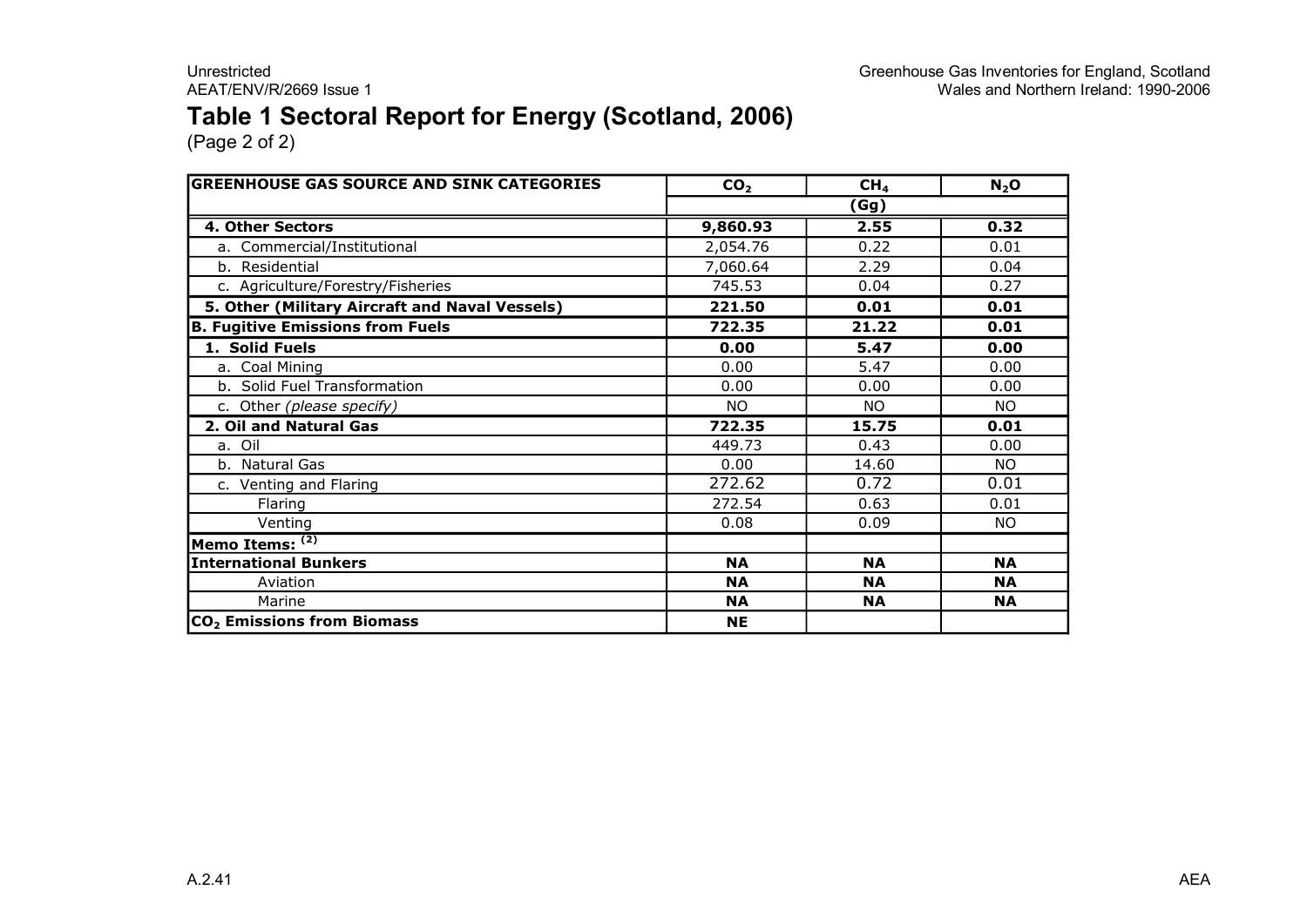### **Table 2(I) Sectoral Report for Industrial Processes (Scotland, 2006)**

| <b>GREENHOUSE GAS SOURCE AND SINK</b>              | CO <sub>2</sub> | CH <sub>4</sub> | $N_2$ O   | <b>HFCs</b>              | <b>PFCs</b> | SF <sub>6</sub> |
|----------------------------------------------------|-----------------|-----------------|-----------|--------------------------|-------------|-----------------|
| <b>ICATEGORIES</b>                                 |                 | (Gg)            |           | <b>Gg CO2 Equivalent</b> |             | Gg              |
| <b>Total Industrial Processes</b>                  | 669.13          | 0.93            | 0.00      | 734.74                   | 66.64       | 0.00            |
| A. Mineral Products                                | 437             | 0.00            | 0.00      | 0.00                     | 0.00        | 0.00            |
| 1. Cement Production                               | 398             | <b>NO</b>       | NO.       | 0.00                     | 0.00        | 0.00            |
| 2. Lime Production                                 | 0               | <b>NO</b>       | <b>NO</b> | 0.00                     | 0.00        | 0.00            |
| 3. Limestone and Dolomite Use                      | 15              | <b>NO</b>       | NO.       | 0.00                     | 0.00        | 0.00            |
| 4. Soda Ash Production and Use                     | 24              | <b>NO</b>       | <b>NO</b> | 0.00                     | 0.00        | 0.00            |
| Asphalt Roofing<br>5.                              | <b>NE</b>       | <b>NO</b>       | <b>NO</b> | 0.00                     | 0.00        | 0.00            |
| 6. Road Paving with Asphalt                        | <b>NE</b>       | <b>NO</b>       | <b>NO</b> | 0.00                     | 0.00        | 0.00            |
| 7. Other (fletton bricks)                          | $\Omega$        | 0.00            | <b>NO</b> | 0.00                     | 0.00        | 0.00            |
| B. Chemical Industry                               | 157             | 0.93            | 0.00      | 0.00                     | 0.00        | 0.00            |
| 1. Ammonia Production                              | 0               | <b>NE</b>       | NO.       | 0.00                     | 0.00        | 0.00            |
| 2. Nitric Acid Production                          | NO.             | <b>NO</b>       | 0.00      | 0.00                     | 0.00        | 0.00            |
| 3. Adipic Acid Production                          | NO.             | <b>NO</b>       | 0.00      | 0.00                     | 0.00        | 0.00            |
| 4. Carbide Production                              | NO.             | <b>NO</b>       | NO.       | 0.00                     | 0.00        | 0.00            |
| 5. Other (please specify)                          | 157             | 0.93            | NO.       | 0.00                     | 0.00        | 0.00            |
| <b>IC. Metal Production</b>                        | 75              | 0.00            | 0.00      | 0.00                     | 8.70        | 0.00            |
| 1. Iron and Steel Production                       | 0               | 0.00            | 0.00      | 0.00                     | 0.00        | 0.00            |
| 2. Ferroalloys Production                          | IE              | <b>NE</b>       | <b>NO</b> | 0.00                     | 0.00        | 0.00            |
| 3. Aluminium Production                            | 75              | <b>NO</b>       | <b>NO</b> | 0.00                     | 8.70        | 0.00            |
| 4. $SF6$ Used in Aluminium and Magnesium Foundries | NO.             | <b>NO</b>       | NO.       | 0.00                     | 0.00        | 0.00            |
| 5. Other (please specify)                          | NO.             | <b>NO</b>       | <b>NO</b> | 0.00                     | 0.00        | 0.00            |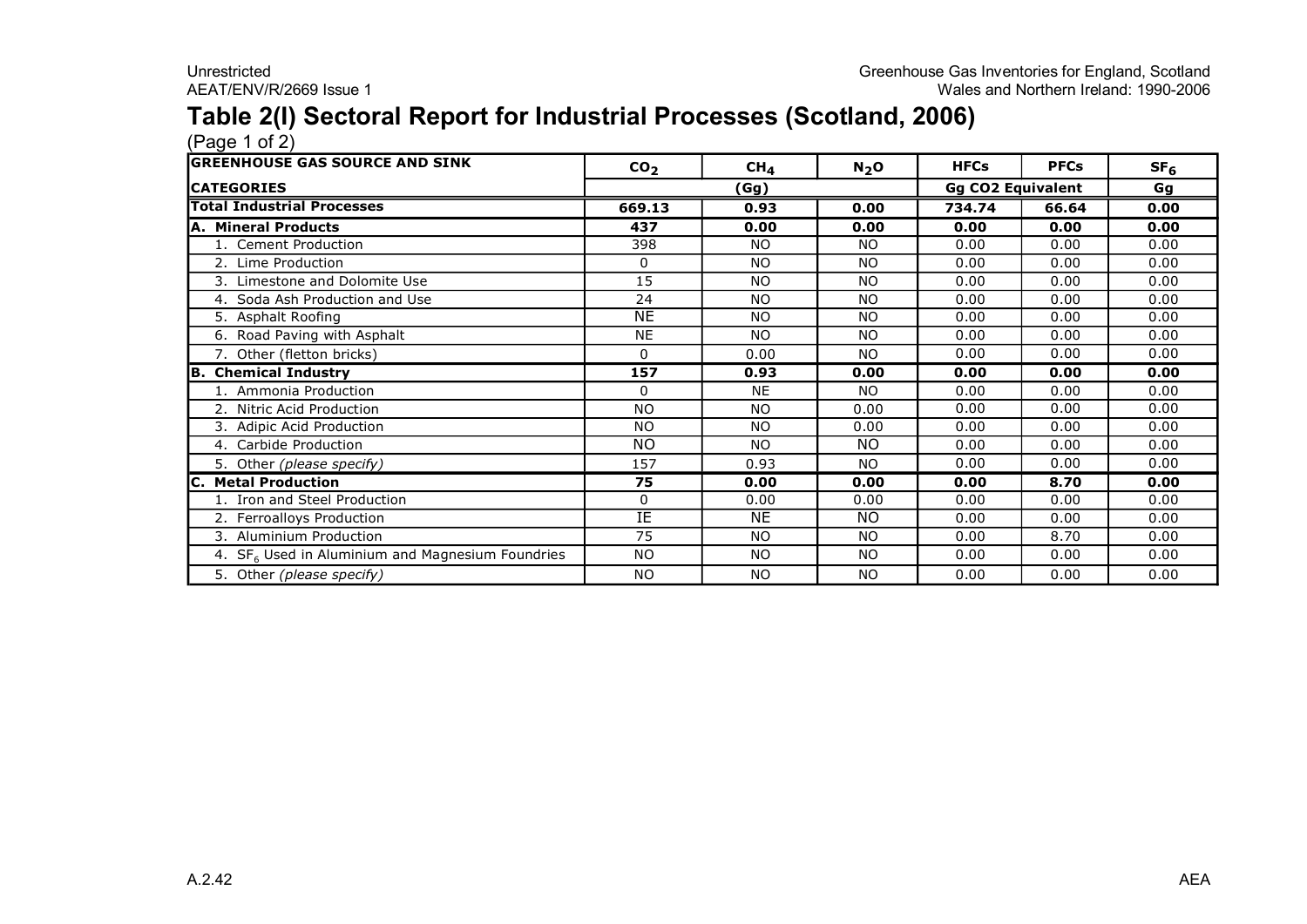## **Table 2(I) Sectoral Report for Industrial Processes (Scotland, 2006)**

| <b>lGREENHOUSE GAS SOURCE AND SINK</b>          | CO <sub>2</sub> | CH <sub>4</sub> | $N_2$ O   | <b>HFCs</b>              | <b>PFCs</b> | SF <sub>6</sub> |
|-------------------------------------------------|-----------------|-----------------|-----------|--------------------------|-------------|-----------------|
| <b>ICATEGORIES</b>                              | (Gg)            |                 |           | <b>Gg CO2 Equivalent</b> |             | Gg              |
| D. Other Production                             | 0.00            | 0.00            | 0.00      | 0.00                     | 0.00        | 0.00            |
| 1. Pulp and Paper                               | NO.             | <b>NO</b>       | NO.       | 0.00                     | 0.00        | 0.00            |
| 2. Food and Drink $(2)$                         | IE              | <b>NO</b>       | <b>NO</b> | 0.00                     | 0.00        | 0.00            |
| <b>E.</b> Production of Halocarbons and $SF6$   | 0.00            | 0.00            | 0.00      | 0.00                     | 0.00        | 0.00            |
| 1. By-product Emissions                         | NO.             | <b>NO</b>       | <b>NO</b> | 0.00                     | 0.00        | 0.00            |
| 2. Fugitive Emissions                           | NO.             | <b>NO</b>       | <b>NO</b> | 0.00                     | 0.00        | 0.00            |
| 3. Other (please specify)                       | NO.             | <b>NO</b>       | <b>NO</b> | 0.00                     | 0.00        | 0.00            |
| Consumption of Halocarbons and SF <sub>6</sub>  | 0.00            | 0.00            | 0.00      | 734.74                   | 57.94       | 0.00            |
| L. Refrigeration and Air Conditioning Equipment | NO.             | N <sub>O</sub>  | NO.       | 408.81                   | 0.00        | 0.00            |
| 2. Foam Blowing                                 | NO.             | N <sub>O</sub>  | <b>NO</b> | 52.24                    | 0.00        | 0.00            |
| 3. Fire Extinguishers                           | NO.             | <b>NO</b>       | <b>NO</b> | 25.73                    | 0.00        | 0.00            |
| 4. Aerosols/ Metered Dose Inhalers              | NO.             | N <sub>O</sub>  | <b>NO</b> | 233.40                   | 0.00        | 0.00            |
| 5. Solvents                                     | NO.             | N <sub>O</sub>  | <b>NO</b> | 4.91                     | 0.00        | 0.00            |
| Semiconductor Manufacture<br>6.                 | NO.             | <b>NO</b>       | <b>NO</b> | 0.00                     | 0.00        | 0.00            |
| 7. Electrical Equipment                         | NO.             | <b>NO</b>       | <b>NO</b> | 0.00                     | 0.00        | 0.00            |
| 8. Other (please specify)                       | NO.             | NO              | NO.       | 9.65                     | 57.94       | 0.00            |
| G. Other (please specify)                       | 0.00            | 0.00            | 0.00      | 0.00                     | 0.00        | 0.00            |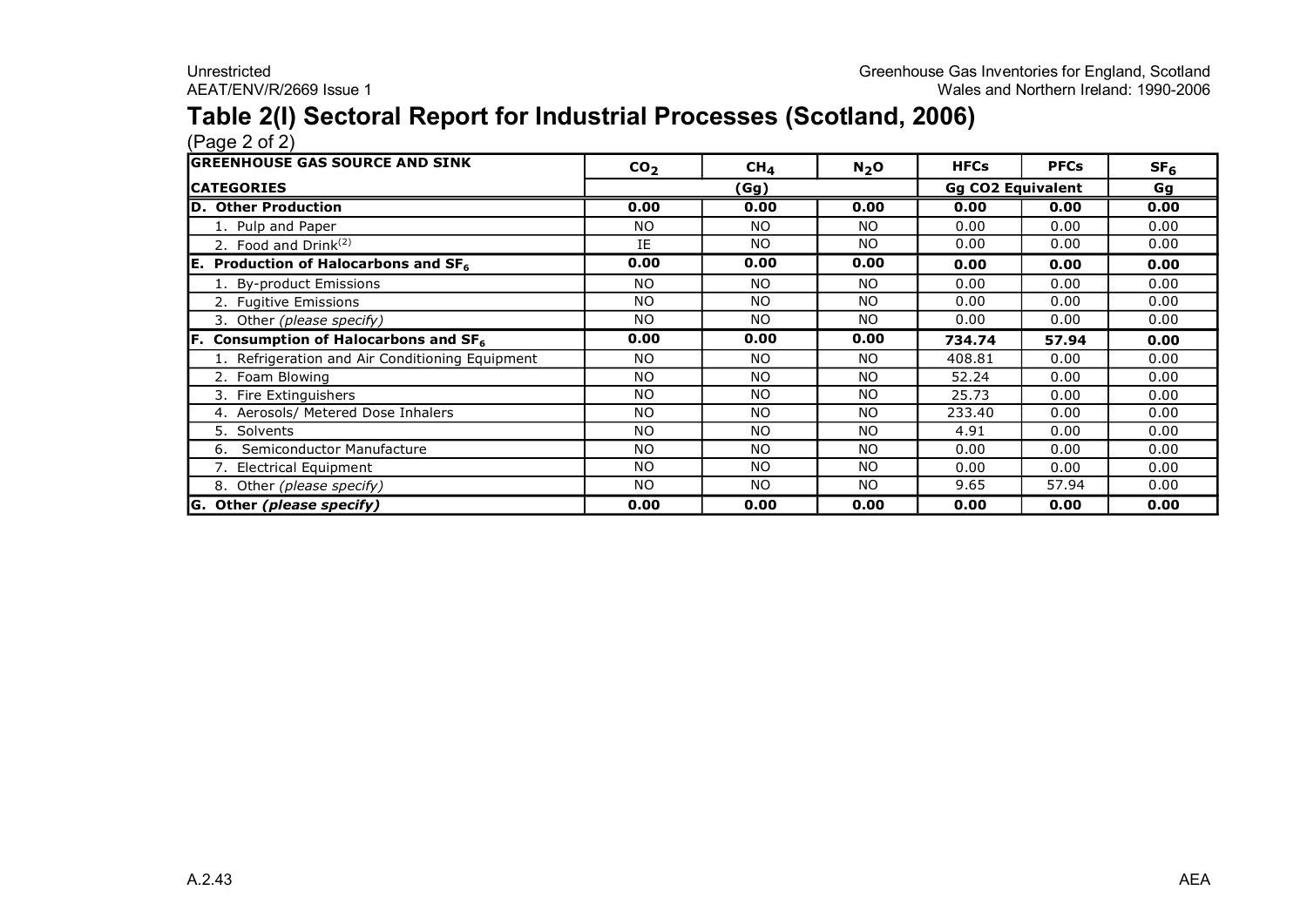### **Table 4 Sectoral Report for Agriculture (Scotland, 2006)**

|     | <b>GREENHOUSE GAS SOURCE AND SINK</b> | CH <sub>4</sub> | $N_2$ O   |
|-----|---------------------------------------|-----------------|-----------|
|     | <b>CATEGORIES</b>                     | (Gg)            |           |
|     | <b>Total Agriculture</b>              | 156.02          | 12.17     |
|     | <b>A. Enteric Fermentation</b>        | 139.92          | 0.00      |
| 1.  | Cattle                                | 101.18          | <b>NO</b> |
| 2.  | <b>Buffalo</b>                        | <b>NO</b>       | <b>NO</b> |
| 3.  | Sheep                                 | 37.40           | <b>NO</b> |
| 4.  | Goats                                 | 0.02            | <b>NO</b> |
| 5.  | Camels and Llamas                     | <b>NO</b>       | <b>NO</b> |
| 6.  | Horses                                | 0.56            | <b>NO</b> |
| 7.  | Mules and Asses                       | NO.             | ΝO        |
| 8.  | Swine                                 | 0.70            | <b>NO</b> |
| 9.  | Poultry                               | $\Omega$        | <b>NO</b> |
|     | 10. Other (Deer)                      | 0.06            | <b>NO</b> |
| В.  | <b>Manure Management</b>              | 16.10           | 0.76      |
| 1.  | Cattle                                | 12.72           | 0.00      |
| 2.  | <b>Buffalo</b>                        | <b>NO</b>       | <b>NO</b> |
| 3.  | Sheep                                 | 0.89            | 0.00      |
| 4.  | Goats                                 | 0.00            | 0.00      |
| 5.  | Camels and Llamas                     | <b>NO</b>       | <b>NO</b> |
| 6.  | Horses                                | 0.04            | 0.00      |
| 7.  | Mules and Asses                       | <b>NO</b>       | <b>NO</b> |
| 8.  | Swine                                 | 1.39            | 0.00      |
| 9.  | Poultry                               | 1.06            | 0.00      |
| 10. | Other Livestock - Deer                | 0.00            | 0.00      |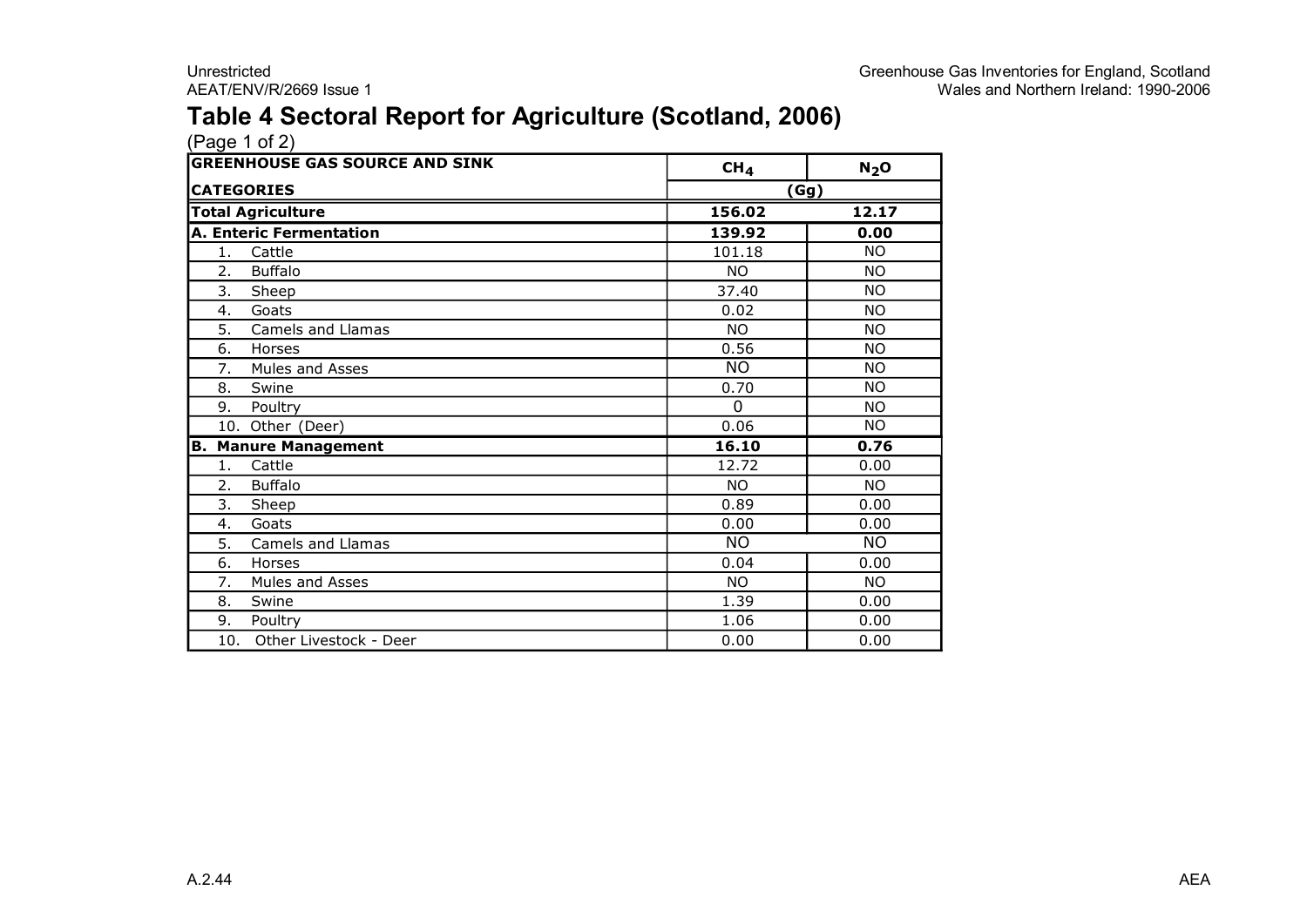### **Table 4 Sectoral Report for Agriculture (Scotland, 2006)**

| <b>GREENHOUSE GAS SOURCE AND SINK</b>               | CH <sub>4</sub> | N <sub>2</sub> O |
|-----------------------------------------------------|-----------------|------------------|
| <b>CATEGORIES</b>                                   |                 | (Gg)             |
| <b>B. Manure Management (continued)</b>             |                 |                  |
| 11. Anaerobic Lagoons                               | NO.             | NO.              |
| 12. Liquid Systems                                  | NO.             | 0.02             |
| 13. Solid Storage and Dry Lot                       | NO.             | 0.70             |
| 14. Other AWMS                                      | NO.             | 0.04             |
|                                                     |                 |                  |
| <b>C. Rice Cultivation</b>                          | <b>NO</b>       | <b>NO</b>        |
| D. Agricultural Soils <sup>(1)</sup>                | <b>NE</b>       | 11.41            |
| <b>Prescribed Burning of Savannas</b><br>Е.         | <b>NO</b>       | <b>NO</b>        |
| <b>Field Burning of Agricultural Residues</b><br>F. | 0.00            | 0.00             |
| 1. Cereals                                          | 0.00            | 0.00             |
| 2. Pulse                                            | NO.             | NO.              |
| 3. Tuber and Root                                   | NO.             | NO.              |
| 4. Sugar Cane                                       | ΝO              | NO.              |
| 5. Other (Linseed)                                  | 0.00            | 0.00             |
| <b>Other</b><br>G.                                  | 0.00            | 0.00             |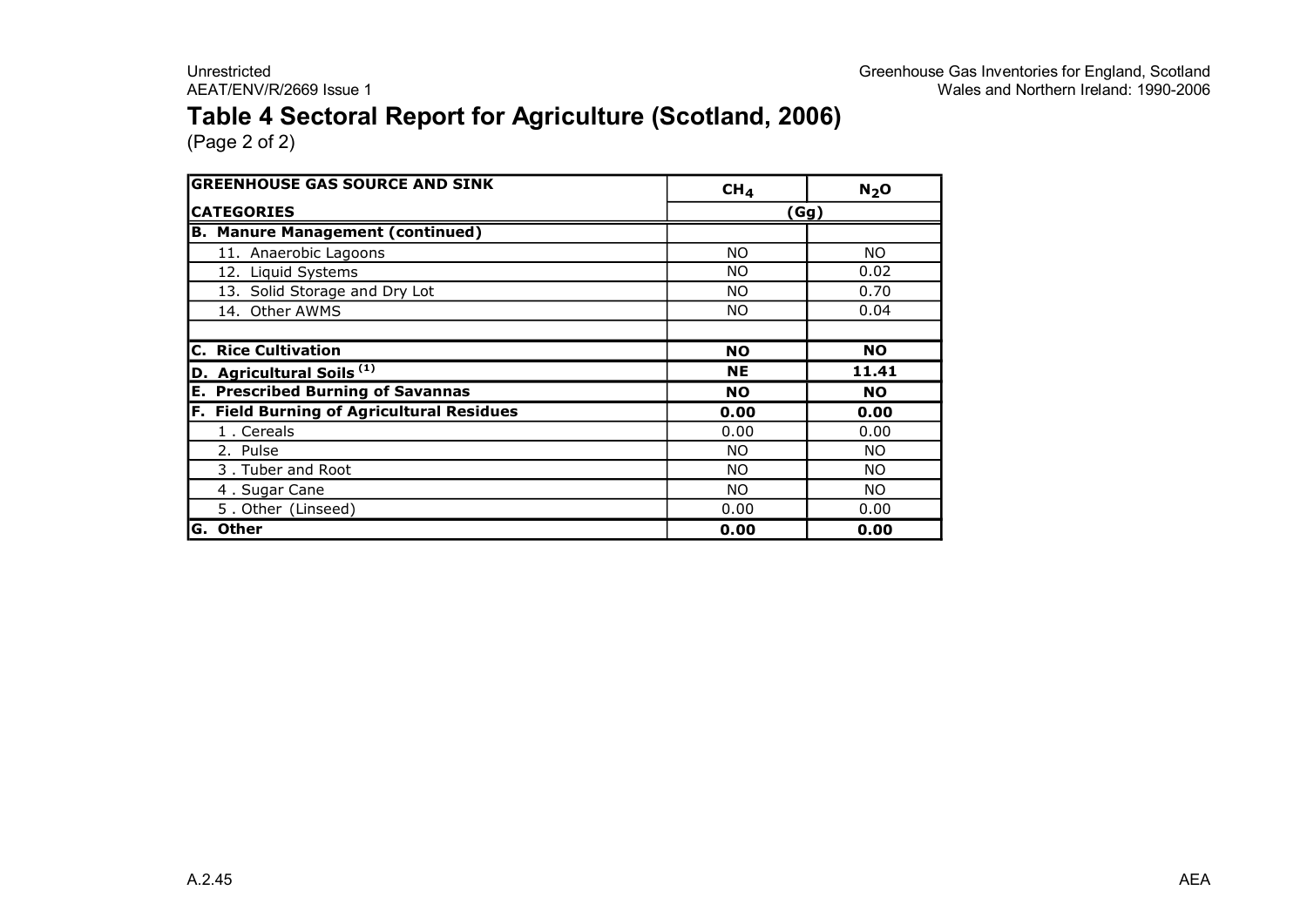### **Table 5 Sectoral Report for Land Use Change and Forestry (Scotland, 2006)**

| <b>GREENHOUSE GAS SOURCE AND SINK</b> | CO <sub>2</sub> | CH <sub>4</sub> | $N_2$ O |  |  |
|---------------------------------------|-----------------|-----------------|---------|--|--|
| <b>ICATEGORIES</b>                    |                 | (Gg)            |         |  |  |
| 5. Land-Use Change and Forestry       | $-4,501.14$     | 0.41            | 0.00    |  |  |
| A. Forest Land                        | $-9,754.65$     | 0.23            | 0.00    |  |  |
| B. Cropland                           | 6,599.95        | 0.00            | 0.00    |  |  |
| C. Grassland                          | $-2,624.11$     | 0.12            | 0.00    |  |  |
| D. Wetlands                           |                 |                 |         |  |  |
| E. Settlements                        | 1,656.26        | 0.06            | 0.00    |  |  |
| F. Other land                         |                 |                 |         |  |  |
| G. Other activities                   | $-378.59$       | 0.00            | 0.00    |  |  |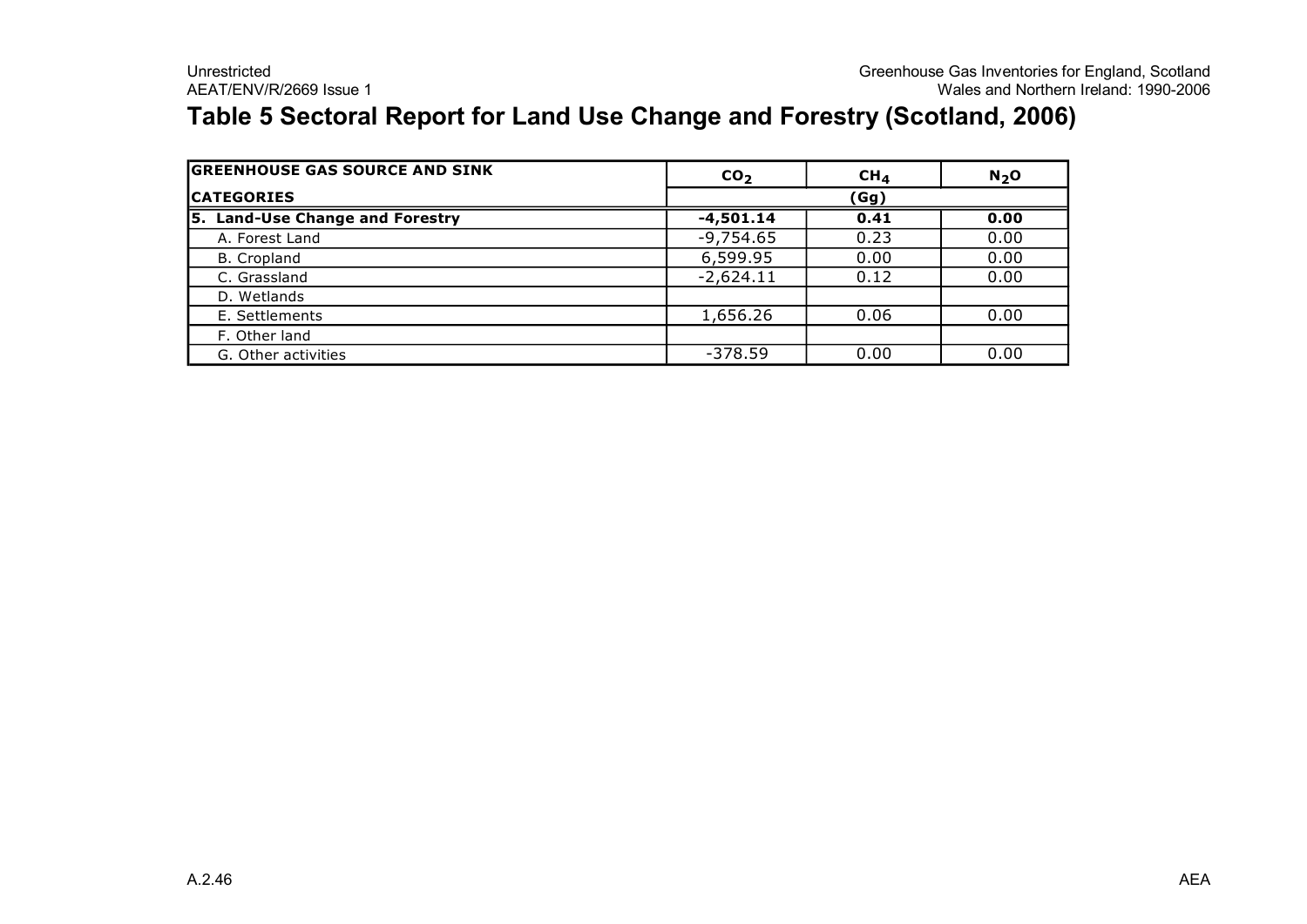### **Table 6 Sectoral Report for Waste (Scotland, 2006)**

| <b>GREENHOUSE GAS SOURCE AND SINK CATEGORIES</b> | CO <sub>2</sub> | CH <sub>4</sub> | N <sub>2</sub> O |
|--------------------------------------------------|-----------------|-----------------|------------------|
|                                                  |                 | (Gg)            |                  |
| <b>Total Waste</b>                               | 18.36           | 114.03          | 0.35             |
| A. Solid Waste Disposal on Land                  | 0.00            | 110.79          | 0.00             |
| 1. Managed Waste Disposal on Land                | 0.00            | 110.79          | 0.00             |
| 2. Unmanaged Waste Disposal Sites                |                 |                 |                  |
| 3. Other (please specify)                        |                 |                 |                  |
|                                                  |                 |                 |                  |
| <b>B. Wastewater Handling</b>                    | 0.00            | 3.22            | 0.34             |
| 1. Industrial Wastewater                         |                 |                 |                  |
| 2. Domestic and Commercial Wastewater            | 0.00            | 3.22            | 0.34             |
| 3. Other (please specify)                        |                 |                 |                  |
|                                                  |                 |                 |                  |
| <b>C.</b> Waste Incineration                     | 18.36           | 0.01            | 0.01             |
| D. Other (please specify)                        |                 |                 |                  |
|                                                  |                 |                 |                  |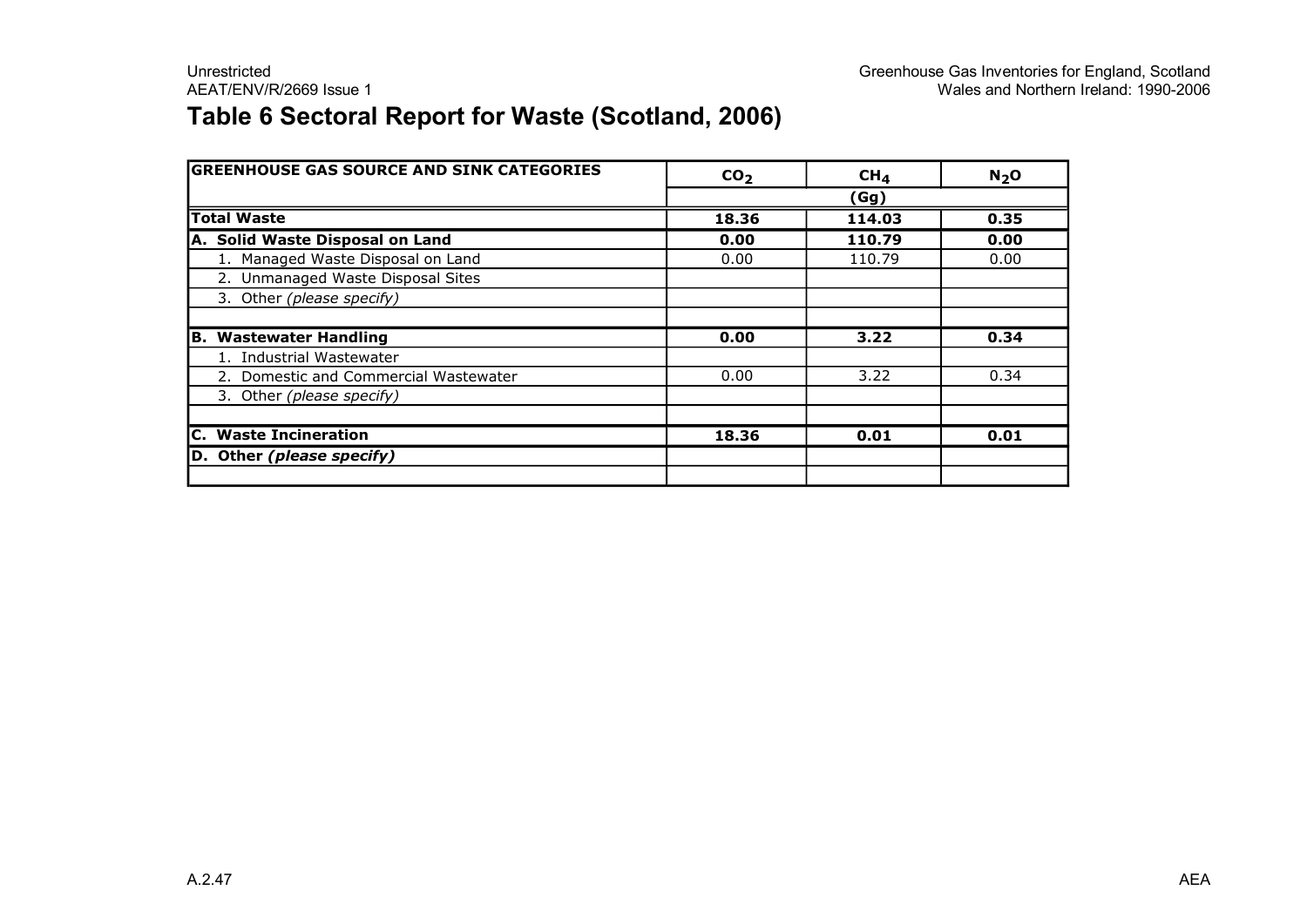#### **Table 7A Summary Report for National Greenhouse Gas Inventories (Scotland, 2006)** (Page 1 of 2)

| , כי כי י<br><b>IGREENHOUSE GAS SOURCE AND SINK</b> | CO <sub>2</sub> | CH <sub>4</sub> | $N_2$ O | <b>HFCs</b> | <b>PFCs</b>                     | SF <sub>6</sub> |  |  |    |
|-----------------------------------------------------|-----------------|-----------------|---------|-------------|---------------------------------|-----------------|--|--|----|
| <b>CATEGORIES</b>                                   |                 | (Gg)            |         |             | CO <sub>2</sub> equivalent (Gg) |                 |  |  | Gg |
| <b>Total National Emissions and Removals</b>        | 47,223.48       | 296.77          | 15.25   | 734.74      | 66.64                           | 0.00            |  |  |    |
| 1. Energy                                           | 51,037.12       | 25.38           | 2.73    | 0.00        | 0.00                            | 0.00            |  |  |    |
| A. Fuel Combustion                                  | 50,314.77       | 4.16            | 2.72    | 0.00        | 0.00                            | 0.00            |  |  |    |
| 1. Energy Industries                                | 22,563.54       | 0.53            | 0.54    | 0.00        | 0.00                            | 0.00            |  |  |    |
| 2. Manufacturing Industries and Construction        | 5,699.74        | 0.45            | 0.32    | 0.00        | 0.00                            | 0.00            |  |  |    |
| 3. Transport                                        | 11,969.07       | 0.62            | 1.53    | 0.00        | 0.00                            | 0.00            |  |  |    |
| 4. Other Sectors                                    | 9,860.93        | 2.55            | 0.32    | 0.00        | 0.00                            | 0.00            |  |  |    |
| 5. Other                                            | 221.50          | 0.01            | 0.01    | 0.00        | 0.00                            | 0.00            |  |  |    |
| B. Fugitive Emissions from Fuels                    | 722.35          | 21.22           | 0.01    | 0.00        | 0.00                            | 0.00            |  |  |    |
| 1. Solid Fuels                                      | 0.00            | 5.47            | 0.00    | 0.00        | 0.00                            | 0.00            |  |  |    |
| 2. Oil and Natural Gas                              | 722.35          | 15.75           | 0.01    | 0.00        | 0.00                            | 0.00            |  |  |    |
| 2. Industrial Processes                             | 669.13          | 0.93            | 0.00    | 734.74      | 66.64                           | 0.00            |  |  |    |
| A. Mineral Products                                 | 437.40          | 0.00            | 0.00    | 0.00        | 0.00                            | 0.00            |  |  |    |
| <b>B.</b> Chemical Industry                         | 156.60          | 0.93            | 0.00    | 0.00        | 0.00                            | 0.00            |  |  |    |
| <b>Metal Production</b><br>C.                       | 75.13           | 0.00            | 0.00    | 0.00        | 8.70                            | 0.00            |  |  |    |
| D. Other Production $(3)$                           | 0.00            | 0.00            | 0.00    | 0.00        | 0.00                            | 0.00            |  |  |    |
| E. Production of Halocarbons and SF <sub>6</sub>    | 0.00            | 0.00            | 0.00    | 0.00        | 0.00                            | 0.00            |  |  |    |
| F. Consumption of Halocarbons and $SF6$             | 0.00            | 0.00            | 0.00    | 734.74      | 57.94                           | 0.00            |  |  |    |
| G. Other                                            | 0.00            | 0.00            | 0.00    | 0.00        | 0.00                            | 0.00            |  |  |    |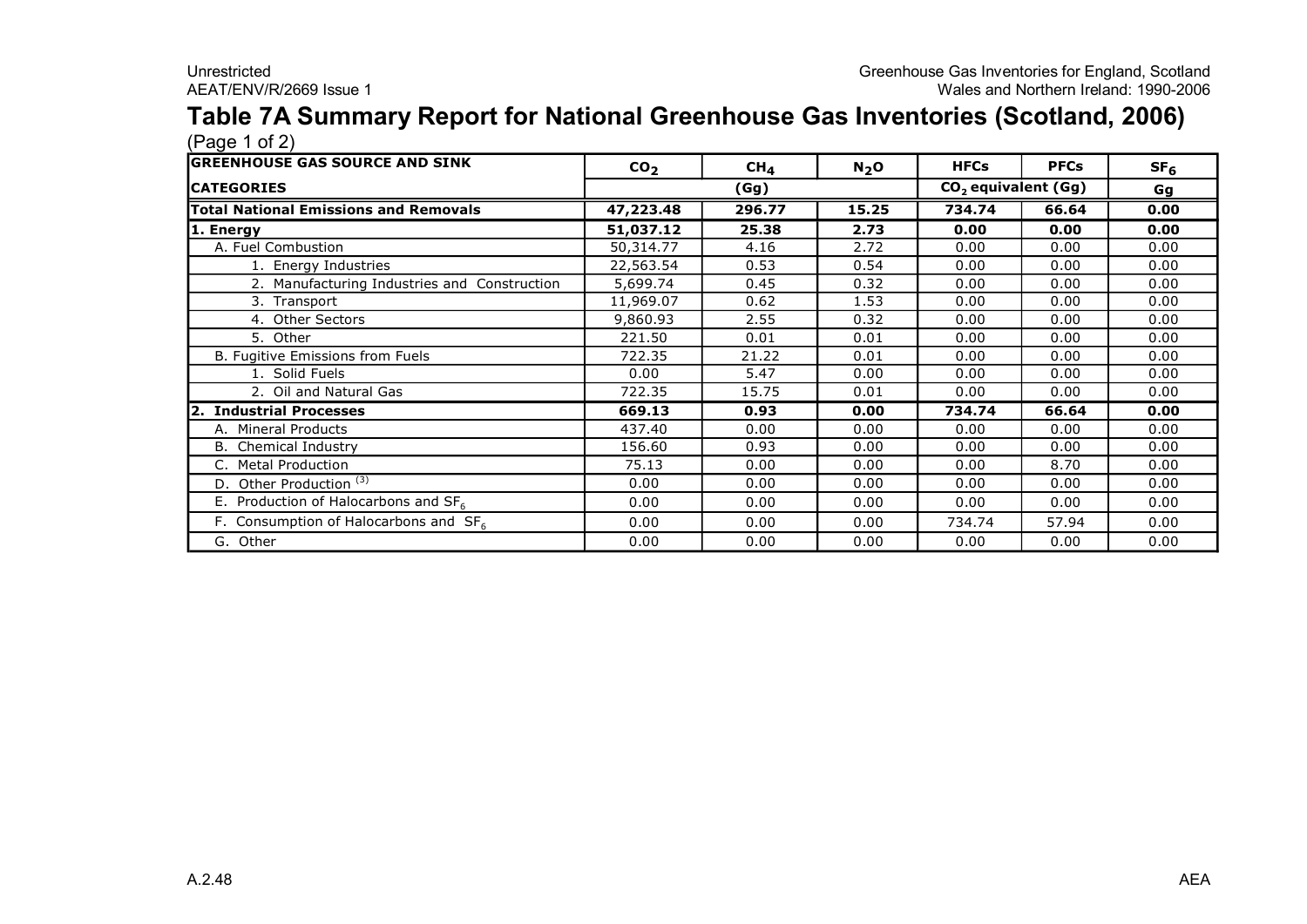#### **Table 7A Summary Report for National Greenhouse Gas Inventories (Scotland, 2006)**  $(P$ age  $2$  of  $2)$

| <b>GREENHOUSE GAS SOURCE AND SINK</b>     | CO <sub>2</sub> | CH <sub>4</sub> | N <sub>2</sub> O | <b>HFCs</b> | <b>PFCs</b>                     | SF <sub>6</sub> |
|-------------------------------------------|-----------------|-----------------|------------------|-------------|---------------------------------|-----------------|
| <b>CATEGORIES</b>                         |                 | (Gg)            |                  |             | CO <sub>2</sub> equivalent (Gg) | (Gg)            |
| 3. Solvent and Other Product Use          | 0.00            | 0.00            | 0.00             | 0.00        | 0.00                            | 0.00            |
| 4. Agriculture                            | 0.00            | 156.02          | 12.17            | 0.00        | 0.00                            | 0.00            |
| A. Enteric Fermentation                   |                 | 139.92          | 0.00             | 0.00        | 0.00                            | 0.00            |
| B. Manure Management                      |                 | 16.10           | 0.76             | 0.00        | 0.00                            | 0.00            |
| C. Rice Cultivation                       |                 | NO.             | NO.              | 0.00        | 0.00                            | 0.00            |
| D. Agricultural Soils                     |                 | <b>NE</b>       | 11.41            | 0.00        | 0.00                            | 0.00            |
| E. Prescribed Burning of Savannas         |                 | <b>NO</b>       | <b>NO</b>        | 0.00        | 0.00                            | 0.00            |
| F. Field Burning of Agricultural Residues |                 | 0.00            | 0.00             | 0.00        | 0.00                            | 0.00            |
| G. Other                                  |                 | 0.00            | 0.00             | 0.00        | 0.00                            | 0.00            |
| 5. Land-Use Change and Forestry           | $-4,501$        | 0.41            | 0.00             | 0.00        | 0.00                            | 0.00            |
| A. Forest Land                            | $-9,755$        | 0.23            | 0.00             |             |                                 |                 |
| <b>B.</b> Cropland                        | 6,600           | 0.00            | 0.00             |             |                                 |                 |
| C. Grassland                              | $-2,624$        | 0.12            | 0.00             |             |                                 |                 |
| D. Wetlands                               | 0.00            | 0.00            | 0.00             |             |                                 |                 |
| E. Settlements                            | 1,656           | 0.06            | 0.00             |             |                                 |                 |
| F. Other land                             | 0.00            | 0.00            | 0.00             |             |                                 |                 |
| G. Other activities                       | $-378.59$       | 0.00            | 0.00             |             |                                 |                 |
| 6. Waste                                  | 18.4            | 114.0           | 0.35             | 0.00        | 0.00                            | 0.00            |
| A. Solid Waste Disposal on Land           | 0.00            | 110.79          | 0.00             | 0.00        | 0.00                            | 0.00            |
| B. Wastewater Handling                    | 0.00            | 3.22            | 0.34             | 0.00        | 0.00                            | 0.00            |
| C. Waste Incineration                     | 18.4            | 0.01            | 0.01             | 0.00        | 0.00                            | 0.00            |
| D. Other                                  | 0.00            | 0.00            | 0.00             | 0.00        | 0.00                            | 0.00            |